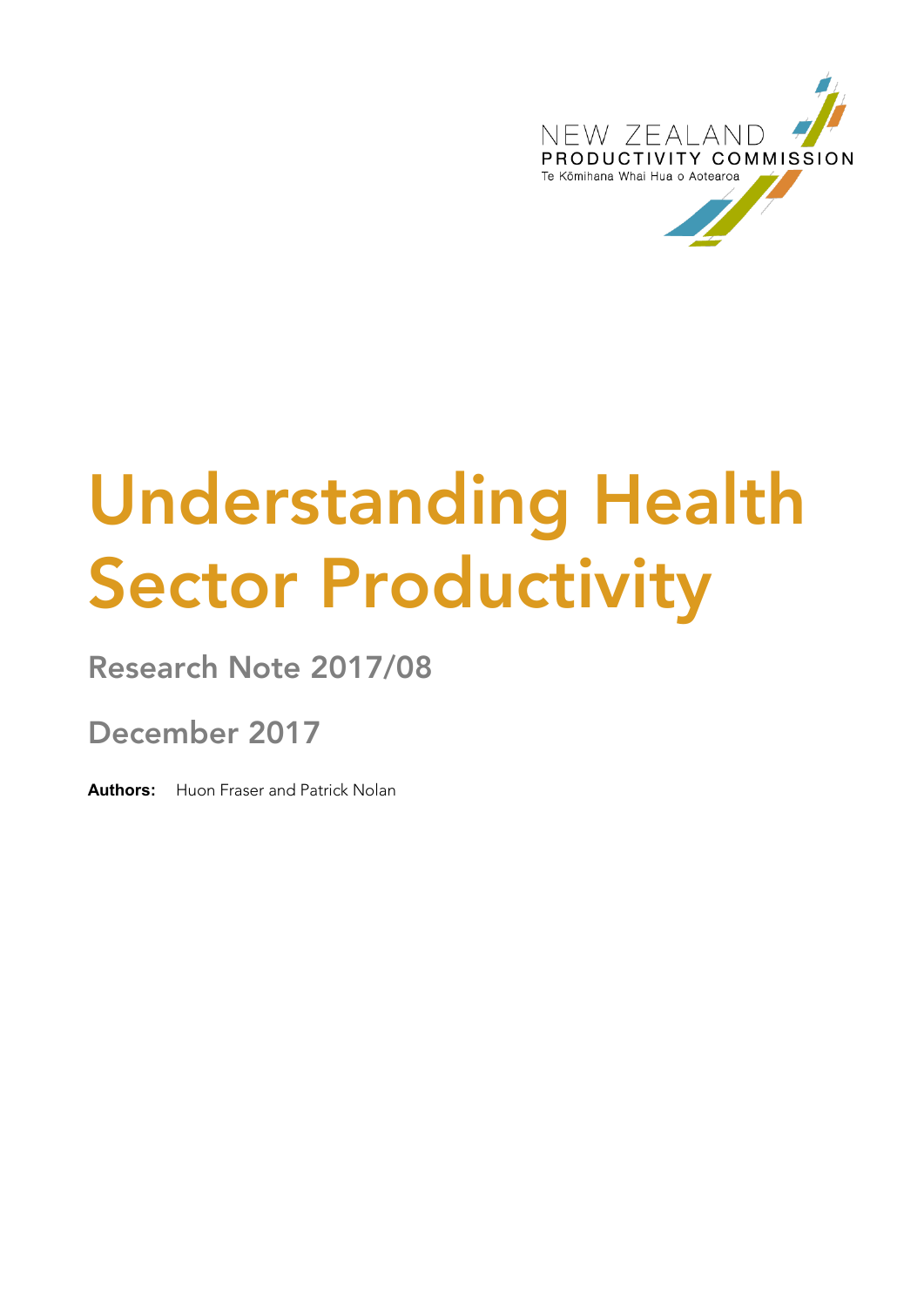### **The New Zealand Productivity Commission Research Note 2017/08: Understanding Health Sector Productivity**

Te Kōmihana Whai Hua o Aotearoa<sup>1</sup>

**Date:** December 2017

**Authors:** Huon Fraser and Patrick Nolan

**ISBN:** 978-1-98-851907-4

**Acknowledgements:** Huon Fraser's work on this note was funded by a Scholarship for Research on Health Productivity from the Victoria University of Wellington Chair in Public Finance, Professor Norman Gemmell, and the Productivity Commission. The authors thank Professor Gemmell and the Productivity Commission for their support for this work. The authors also thank Professor Gemmell for his ongoing encouragement and feedback. The authors have also benefitted from advice and feedback from experts in the health sector, particularly Debbie Chin, Kevin Sharkey, Michael Rains, Kendra Sanders, Monica Smith, and other colleagues at TAS. Members of the Health System Performance Expert Group, convened by TAS, have also been especially helpful. Thanks also to colleagues at the Productivity Commission. All errors and omissions remain the responsibility of the authors.

#### **Disclaimer**

The contents of this report must not be construed as legal advice. The Commission does not accept any responsibility or liability for an action taken as a result of reading, or reliance placed because of having read any part, or all, of the information in this report. The Commission does not accept any responsibility or liability for any error, inadequacy, deficiency, flaw in or omission from this report.

The Commission – an independent Crown entity – completes in depth inquiry reports on topics selected by the Government, carries out productivity related research and promotes understanding of productivity issues. The Commission aims to provide insightful, well–formed and accessible advice that leads to the best possible improvement in the wellbeing of New Zealanders. The New Zealand Productivity Commission Act 2010 guides and binds the Commission. Information on the Productivity Commission can be found on [www.productivity.govt.nz](http://www.productivity.govt.nz/) or by contacting +64 4 903 5150.

<sup>-</sup><sup>1</sup> The Commission that pursues abundance for New Zealand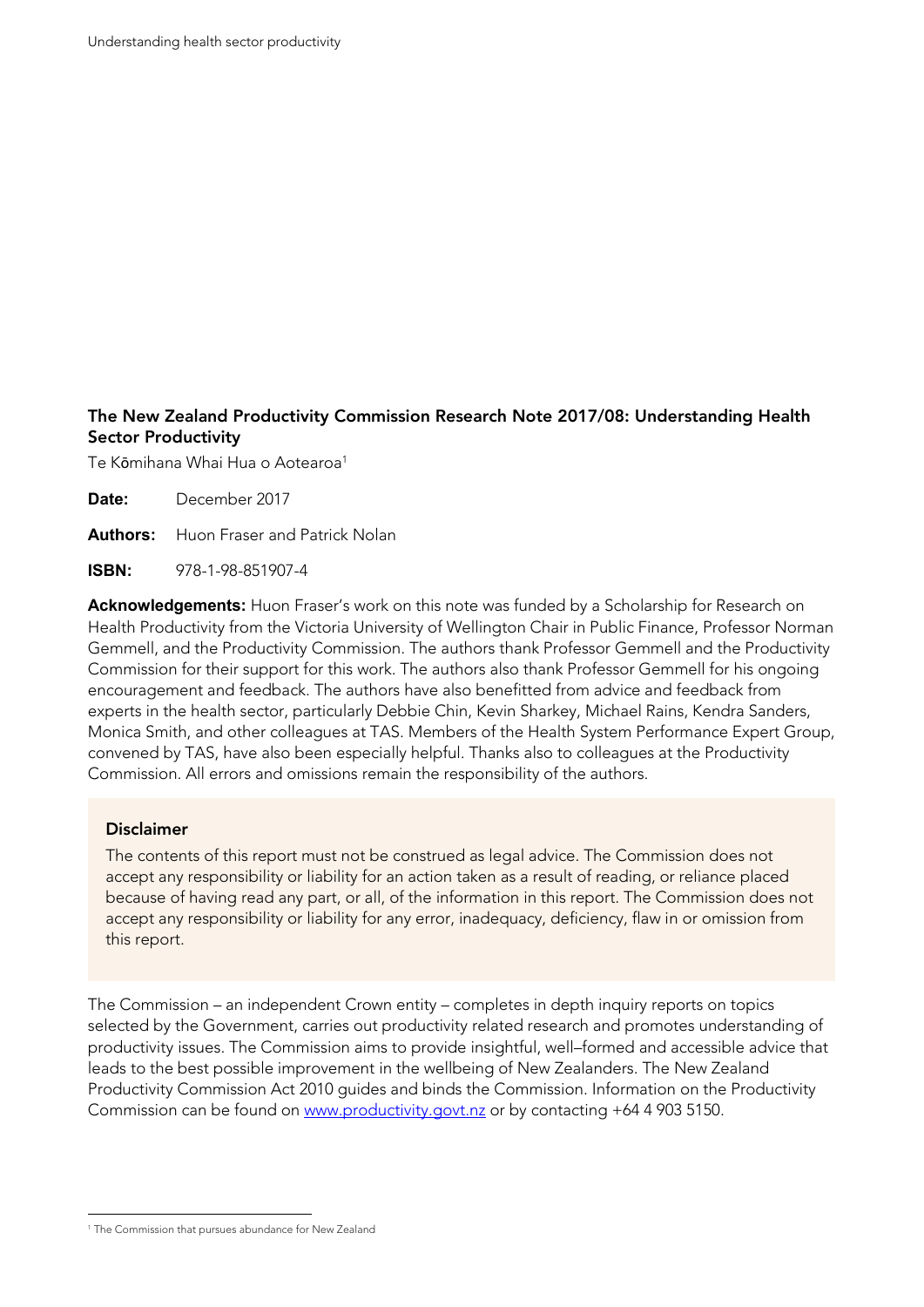# **Abstract**

Any health sector productivity measures need to account for changes in the environment facing providers. Using data on hospital inpatients this research note shows that discharges are ageing and day patients are accounting for a growing share of hospital activity. For example, since 2002 the mean age (at admission) of inpatients has increased by about 3.4 months a year and the median by about 7.1 months a year. Yet we do not know if these results tell us something about the changing demands on the health system (e.g., "healthy (or unhealthy) ageing"), about the interaction between hospital care and other parts of the health system (such as primary and residential care), or about some combination of these factors. To fully understand changes in the health environment, and thus develop productivity measures, more system wide data are required. This note thus goes on to outline some key sources of data in the New Zealand health system. This discussion reinforces the potential of utilising existing data. It also highlights the need for transparency regarding the limitations of the data and approaches. This is not an argument for not measuring productivity. Data systems tend to improve the more you use them and the better use of data is an important step in providing the care needed for patients.

#### Box 1 **Productivity measurement case studies**

This case study supplements the New Zealand Productivity Commission's draft inquiry report *Measuring and improving state sector productivity.* The terms of reference for the inquiry ask the Productivity Commission to provide guidance and recommendations on:

- how to measure productivity in "core" public services (health, education, justice, social support) at the sector and service level;
- what role productivity measures should play in public sector performance frameworks; and
- how to develop the culture, capability and systems needed within government agencies to measure, understand and improve productivity.

This paper is one of a series of case studies illustrating how to measure state sector productivity, and how to overcome measurement difficulties. The Commission's website provides access to the full suite of case studies.

Readers should not view any of the case studies as a definitive description of productivity in the relevant state sector agency. Rather, the case studies aim to demonstrate different aspects of productivity measurement. The Commission hopes the results of the studies will stimulate further discussion about what is driving the identified productivity trends, how productivity measurement could be improved, and how productivity measures could be incorporated into the wider performance frameworks of state sector organisations.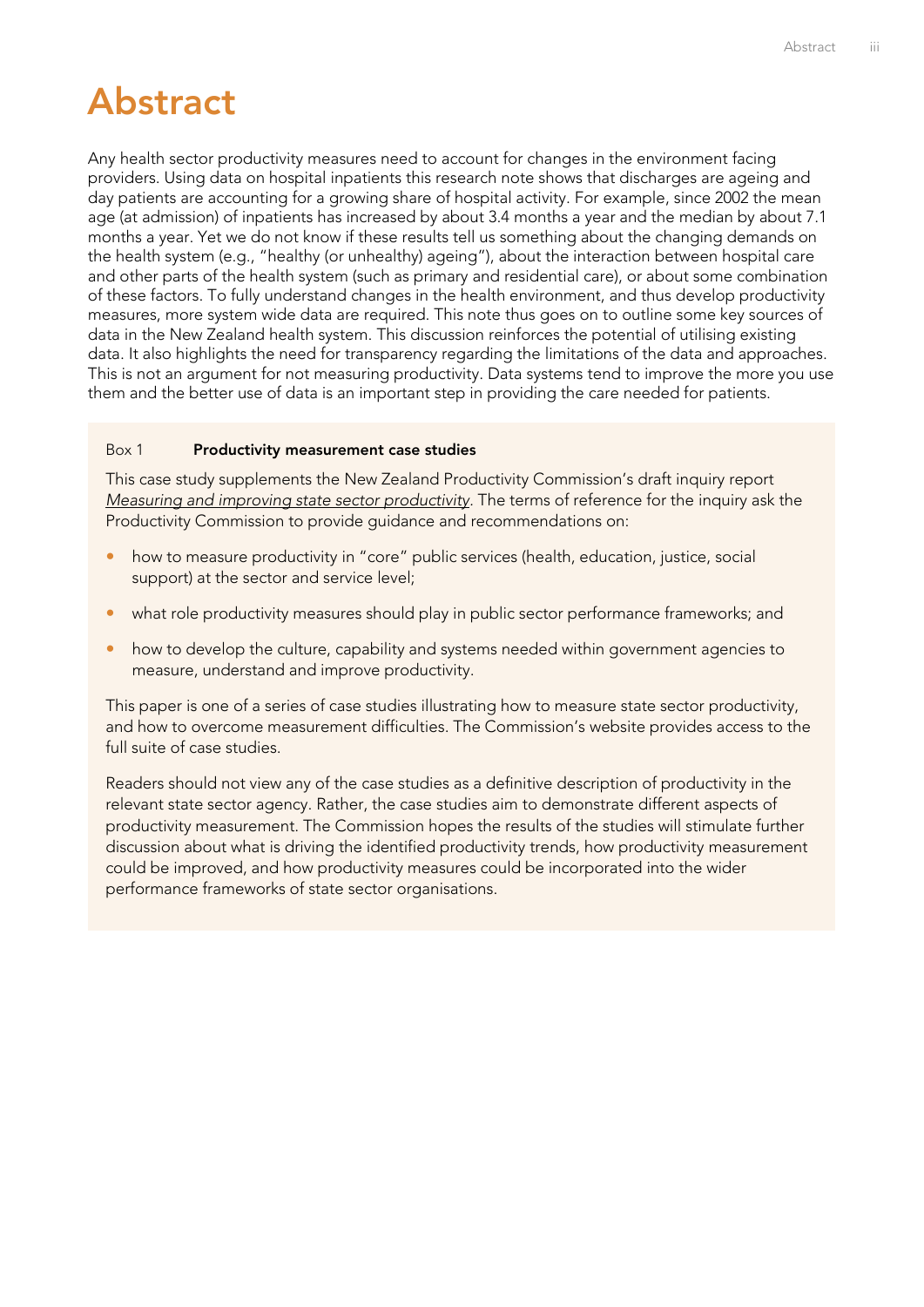# **Contents**

| 1            | 1.1<br>1.2<br>1.3<br>1.4 | History of productivity measurement in the New Zealand health sector 2            |  |
|--------------|--------------------------|-----------------------------------------------------------------------------------|--|
| $\mathbf{2}$ | 21<br>2.2<br>2.3         |                                                                                   |  |
| 3            | 3.1<br>3.2<br>3.3        |                                                                                   |  |
|              |                          |                                                                                   |  |
|              |                          | Appendix A State sector productivity and the Treasury's long term fiscal model 21 |  |
|              |                          |                                                                                   |  |
|              | 24                       |                                                                                   |  |

# **Tables**

| Table 2<br>Table 3 | Table 1 |  |
|--------------------|---------|--|
|                    |         |  |
|                    |         |  |
| Table 4            |         |  |

# **Figures**

| Figure 1 |                                                                          |  |
|----------|--------------------------------------------------------------------------|--|
| Figure 2 |                                                                          |  |
| Figure 3 | Cost Weighted Outputs of Inpatient and Day Patient events, 2002-2014  10 |  |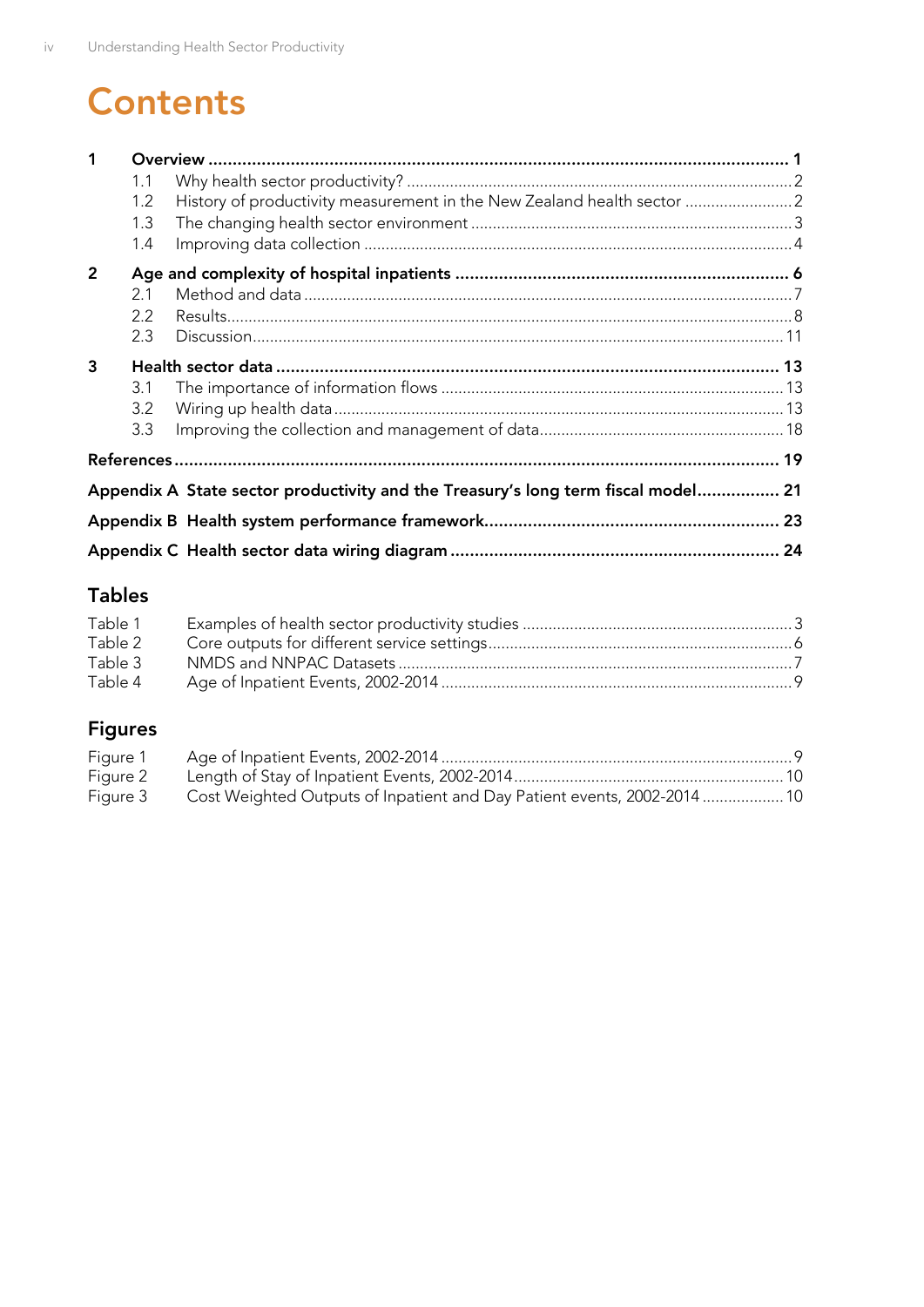# <span id="page-4-0"></span>**1 Overview**

-

The Government has asked the Productivity Commission to undertake an inquiry into how the New Zealand State sector can effectively measure and improve productivity in core public services. This includes advice on how to measure efficiency of the health sector, at both a sector and at a service level.<sup>2</sup> This research note provides background material on the Productivity Commission's work on health sector productivity so far. This is a work in progress. This note has three parts: part one (the overview) provides a summary of the material in the note; part two discusses the age and complexity of hospital inpatients; and part three discusses the state of data in the health sector (with a focus on DHB provided and purchased services). This is a continuing project and the material in this note will form the basis for further research on health sector productivity in 2018.

New Zealand's state services often rank highly in international comparisons. Yet, as Statistics New Zealand has estimated, between 1996 and 2015 increases in outputs of the state sector have largely been driven by increasing inputs. In health, average growth in output of 3.9% reflected input growth of 3.0% with labour productivity contributing 0.9% (Statistics New Zealand, 2017a). This sector includes hospitals, medical and other healthcare services, and residential care services and social assistance. It also includes providers in both the state and private sectors, with the private sector accounting for 57% of industry GDP (production measure) in 2016.

Measuring the productivity of state services is complex and the Statistics New Zealand data do not account for things like changes in the quality of outputs or in the environment facing producers. Yet when seen in the context of the Treasury's work on the long-term fiscal outlook they still provide food for thought. (For background on the Treasury's long term fiscal model see [Appendix A.](#page-24-0)) Not only will the demand for key public services increase but we can also expect growth in the aggregate labour force to slow.<sup>3</sup> The implication is that public sector managers can expect their services to face greater demand as input growth becomes more constrained, and so they are going to need to increasingly focus on lifting productivity.

Better measurement is an important step in lifting productivity, particularly in the state sector where many of the drivers of productivity growth in the measured sector (such as the reallocation of labour and capital due to firm entry and exit) apply weakly or not at all. Yet a stock response to the idea of measuring state sector productivity is that it is too hard or that there is something unique about state services that make this impossible.<sup>4</sup> But this is an out of date view. There have been years of work by national statisticians and others developing techniques for measuring services in the non-measured sector.<sup>5</sup> Nonetheless there is still a need to develop metrics that provide practical insights (Productivity Commission, 2017a and 2017b). Indeed, as Lau, Lonti and Schiltz (2017, p. 182) noted:

To date, the lack of measures to appropriately capture public sector productivity building on, and going beyond, the System of National Accounts, has meant that major policy decisions are being taken without adequate understanding of their implications for the economy as a whole.

<sup>&</sup>lt;sup>2</sup> Note that this note uses the term health sector to broadly refer to what Statistics New Zealand define as the health industry. Statistics New Zealand data on National Accounts provides data on industries by 16 ANZSIC06 codes. Industries can be categorised as measured sector and non-measured sector (OO, PP, and QO sectors). Note industry classification not ownership is what counts in these codes and these classifications include market and non-market output.

<sup>&</sup>lt;sup>3</sup> To illustrate the implications of a change in state sector productivity for the long term fiscal outlook, if the assumed health sector productivity in the long term fiscal model was to increase by half a percentage point (0.5%) then projected expenditure would fall from \$137.205 billion in 2059/60 to \$114.650 billion. This implies providing the same level of services at a 16.4% lower cost.

<sup>4</sup> For a discussion on the particular challenges in measuring state sector productivity (including the lack of market clearing prices) see Gemmell, Nolan and Scobie (2017).

<sup>&</sup>lt;sup>5</sup> State sector industries (education and training, health and social care, central government administration and local government administration), along with owner occupied housing, make up what Statistics New Zealand refer to as the non-measured sector. Based on a production measure of GDP state sector output as percentage of total industry output was 15.8% in 2015.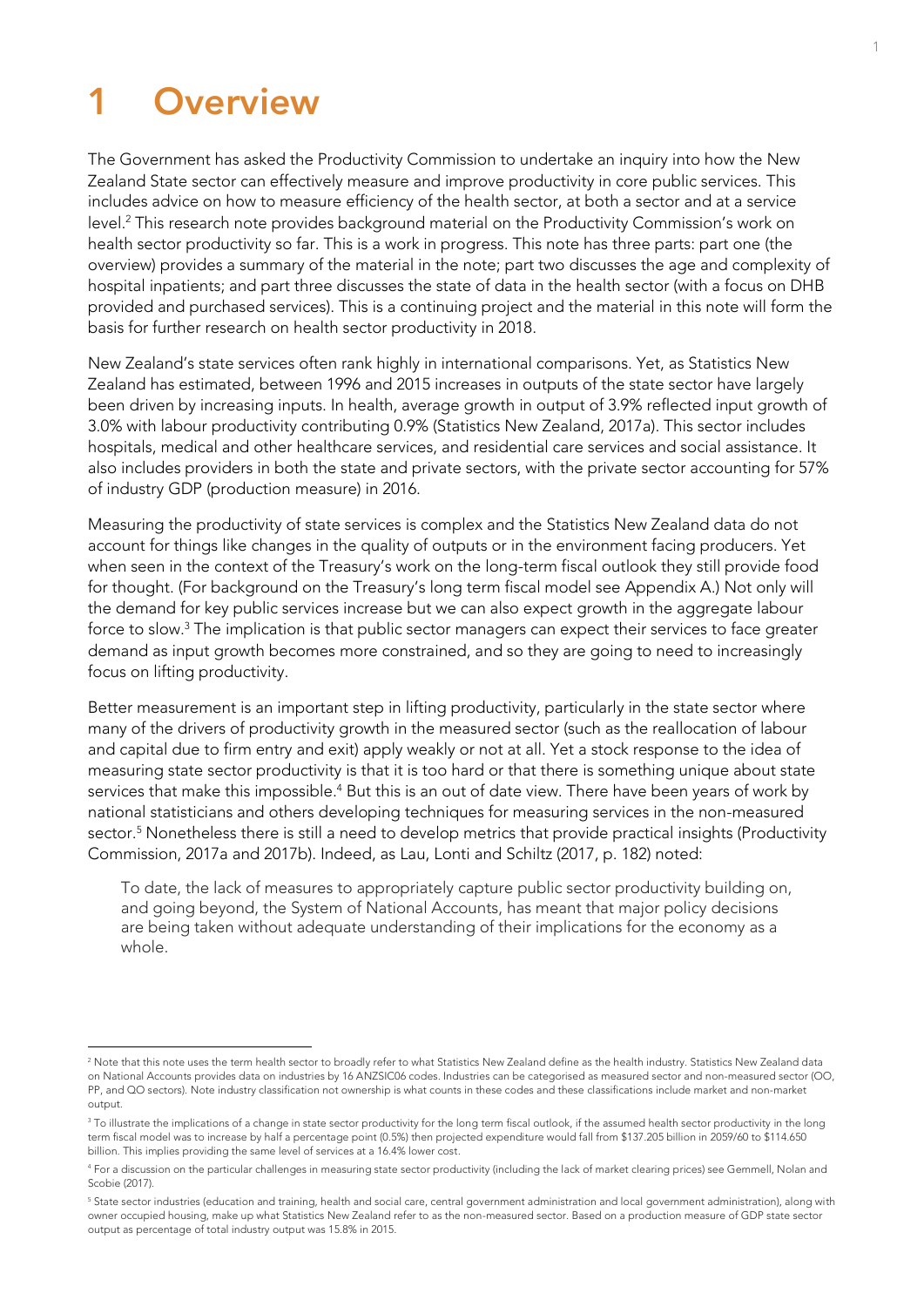# <span id="page-5-0"></span>**1.1 Why health sector productivity?**

There are many reasons for an interest in the productivity of the health sector. The sector is not only a major area of government expenditure and a major employer, but is important for living standards and economic growth (Atkinson, 2005). Productivity growth in the private sector relies on a healthy, welleducated population, whose efforts depend on good physical and social infrastructure. Given this, it seems reasonable to focus on the productivity of services like healthcare.

Fortunately, this is an area where – both internationally and within New Zealand – *relatively* good progress has been made in the measurement of state sector productivity. Lau, Lonti and Schiltz (2017) showed that among OECD countries health was the part of the state sector where governments were most likely to measure productivity, although even in this case the majority (20 of 32 countries) had not introduced measures. In New Zealand, District Health Boards (DHBs) regularly measure their productivity over a range of services and this includes benchmarking exercises (DHB, 2017). The Health Roundtable also undertakes valuable benchmarking work.

The concept of productivity can be misunderstood. It is an indicator of the output produced for a given set of resources (inputs). It is about making the best possible use of resources like funding and labour (not necessarily increasing hours of work or cutting budgets) and if measured properly should account for changes in the quality of care. Indeed, that is why the Productivity Commission has begun its research on health sector productivity with this work on potential changes in the environment facing providers. Nonetheless, a comprehensive performance framework for the health sector should include productivity as one dimension. For an example of a health system performance framework being developed by DHBs see [Appendix B](#page-26-0) (DHB, 2017).

Improving productivity (the effectiveness with which inputs are transformed into outputs or activities) is a key step towards improving the final outcomes of the health sector. It is not possible to achieve the best possible health outcomes for New Zealanders unless health services are productive. It may, for instance, be possible to decide on what outcomes are desired and to even predict the likely contribution of particular outputs to these outcomes. But unless the health system can effectively convert the resources available into outputs it will be unlikely to maximise desired outcomes.

To put this more technically, a health system cannot be allocatively efficient (on the optimal point on its current production possibility frontier) or dynamically efficient (expanding the frontier over time) unless it is also productive.<sup>6</sup> But this also works in the other direction, as Richardson (2012, p. 276) has noted:

the real reform of the public sector is only going to come when governments knuckle down to the real task of defining first what the state should (and should not) do, before embarking on the crusade for a smarter state. No point in the state doing dumb things in a smarter way.

Thus, a desire to both maximise productivity and ensure allocative and dynamic efficiency are central to optimising the performance of the health system.

## <span id="page-5-1"></span>**1.2 History of productivity measurement in the New Zealand health sector**

Since 2013 Statistics New Zealand has annual published estimates of productivity for the education and training, and health care and social assistance industries. Their estimates go back to 1996. As well as these "national accounts" measures there have been a number of other attempts to measure productivity in the health sector. A review of 15 examples of attempts to measure productivity by national health sector organisations over the past 20 years can be found in Knopf (2017). The main categories of studies and the issues associated with them are summarised in [Table 1.](#page-6-1)

<sup>-</sup><sup>6</sup> As the Productivity Commission (2017a) noted: technical efficiency is concerned with the optimal method of producing outputs. This is closely related to the concept of productive efficiency, which is to produce outputs at minimum cost. Allocative efficiency is concerned with the optimal distribution of resources to produce the right set of outputs. Dynamic efficiency is concerned with the structures, behaviours and incentives which create improvements in technical and allocative efficiency over time. In other words, technical efficiency relates to the distance from a production possibility frontier, allocative efficiency relates to movements along the frontier, and dynamic efficiency relates to growth in the frontier over time.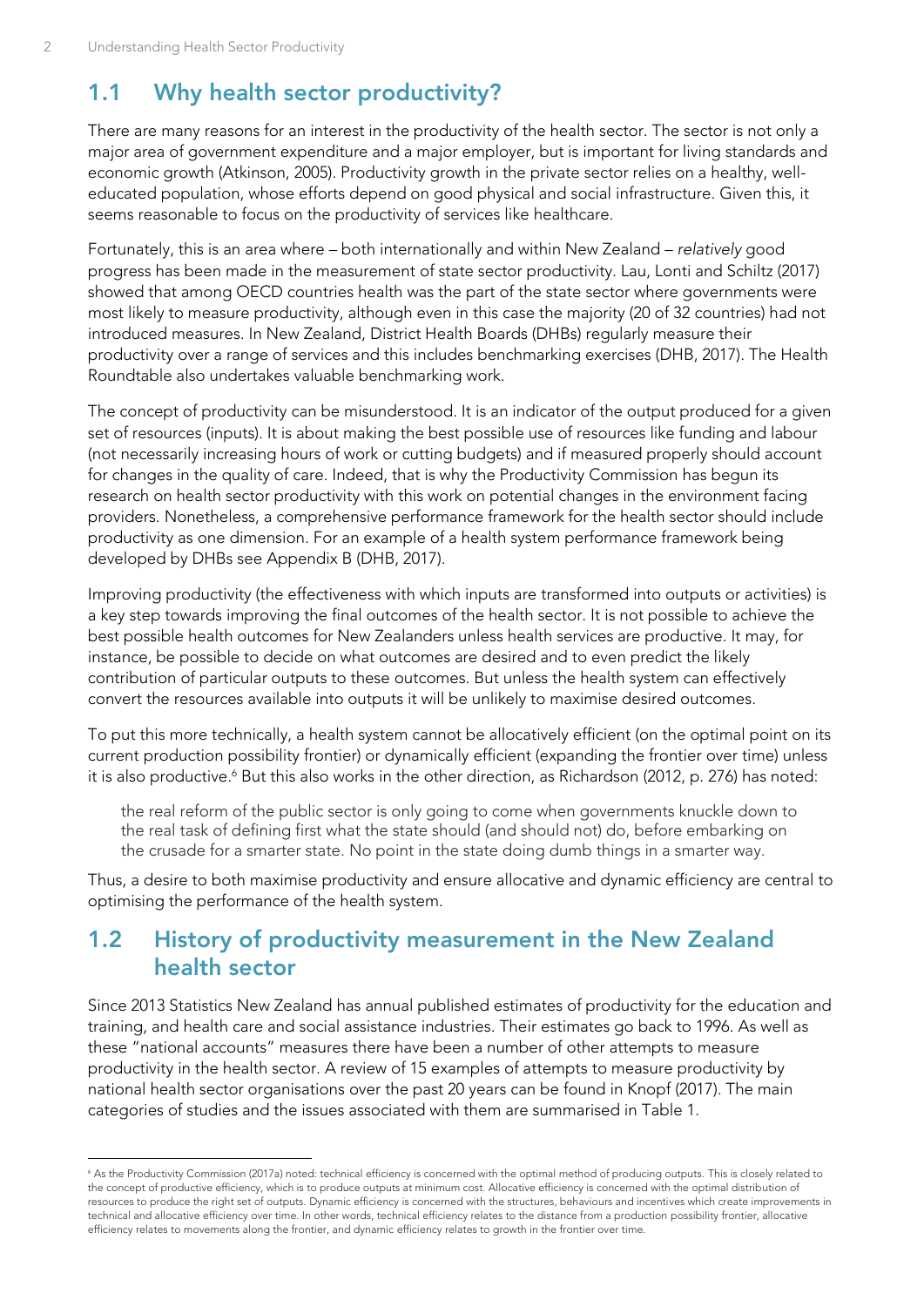Knopf (2017) noted that it was not possible to use a time-sequence topology to document these examples as "no progression in measurement over time was identifiable" (p. 3). As she went on to arque (p. 5):

Attempts to measure efficiency/productivity in the health sector have been tough going. There are data gaps, missing paradigms, and communication issues. The analytical capacity and capability across the sector appears to be in short supply. Measures that are part of operational processes appear more enduring but that could be expected. Meaningful succinct measures to populate performance frameworks have been elusive.

The experience of productivity measurement was contrasted with the development of Health Targets (Knopf, 2017, pp. 5-6). As Knopf argued the reasons for the relative support for health targets included technical constraints, perceptions of key stakeholders, and generic expectations around public sector monitoring frameworks. In particular, productivity measures were seen as not being meaningful or even "negatively or intuitively wrong" or creating the wrong incentives. It was thus noted that there is "scope for the Productivity Commission to advise on meaningful measures of efficiency and productivity (including developing the productivity story) that would be useful to the health sector" (2017, p. 6). Likewise, DHBs have noted the challenges posed by the lack of agreement on methodologies for measuring productivity and of longitudinal comparisons (DHB, 2017).

| <b>Type of Study</b>                | <b>Issues Identified</b>                                                          |
|-------------------------------------|-----------------------------------------------------------------------------------|
| National Pricing Framework          | Operationally driven but few in sector have skills to<br>engage with (DEA) model  |
| Conceptually Measuring Productivity | Hindered by tendency to measure what there is data for                            |
| Targets                             | Appear to have been supported and the infrastructure<br>supporting targets is key |
| Benchmarking                        | To be useful also needs capacity to explain why variation<br>exists               |
| Monitoring Reports                  | Held back by gaps in understanding on potential<br>indicators                     |

#### <span id="page-6-1"></span>**Table 1 Examples of health sector productivity studies**

*Source:* Based on Knopf (2017)

-

# <span id="page-6-0"></span>**1.3 The changing health sector environment**

As discussed above measuring the productivity of state services can be complex. This note focuses on one dimension of this complexity: changes in the environment that the sector works within. There are several dimensions to this. The first dimension is changes in the casemix in different parts of the health system over time (see section [2.1](#page-10-0) for a discussion of the casemix data used in this note). These changes can reflect factors such as:

- population ageing: e.g., since 2002 the mean age (at admission) of inpatients has increased by about 3.4 months a year and the median by about 7.1 months a year. To put this in context, between 2002 and 2014 the median age of the estimated residential population increased by around 2.7 months a year; <sup>7</sup> and
- the complexity of events: e.g., using average cost weights as a proxy for (economic) complexity, while overall cost weights for hospital inpatients fell this reflected a greater proportion of people being treated as day patients. There was little change in the average cost weights for the inpatient and day patient categories. (See Section [2.1](#page-10-0) and Footnote [8](#page-10-2) for a discussion of the use of cost weights as a proxy for complexity.)

<sup>&</sup>lt;sup>7</sup> Note that population ageing can also be reflected in the age of the health workforce. For a general discussion of workforce ageing issues see Koopman-Boyden et al. (2014).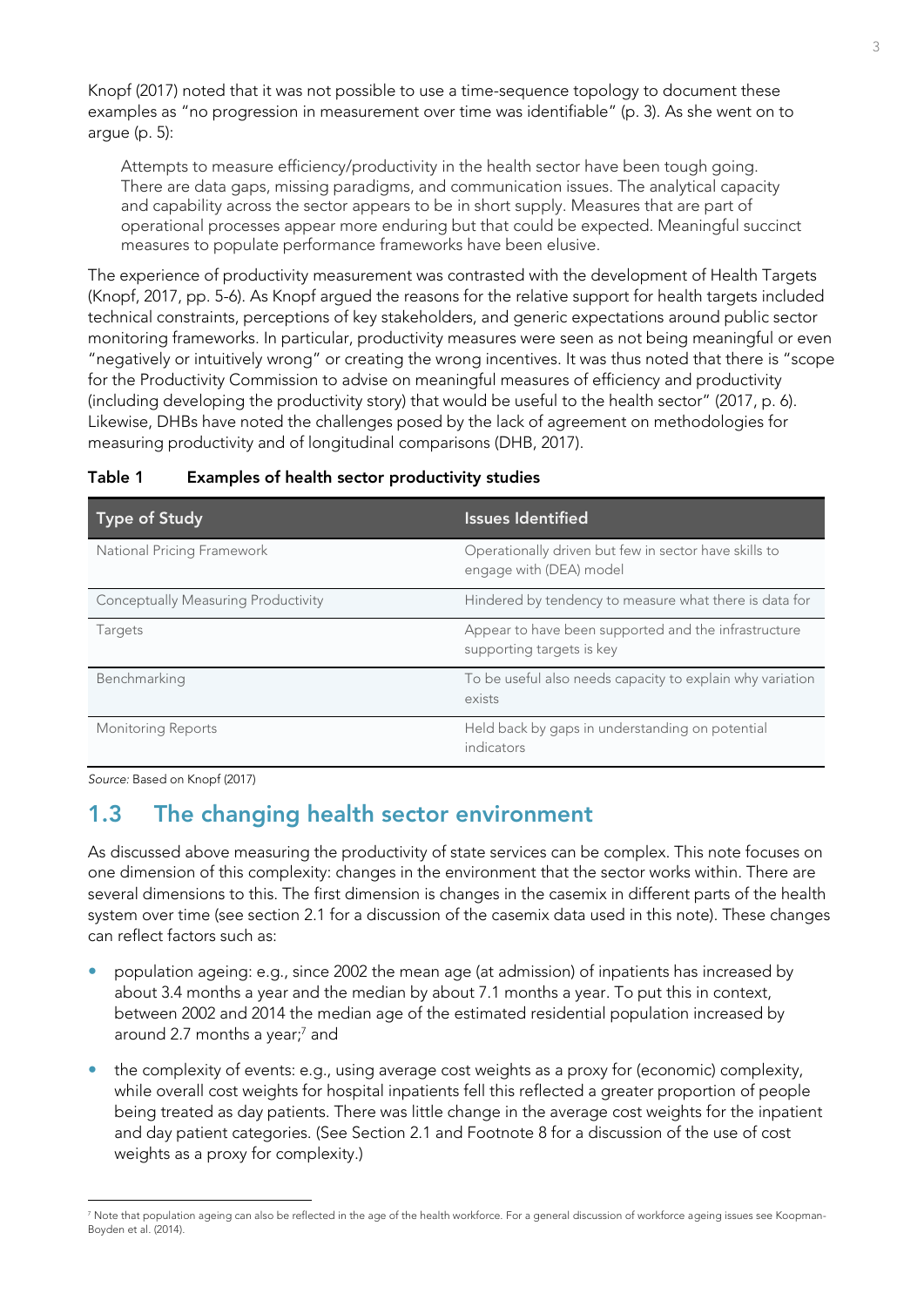Another dimension is changing models of care. Models of care may evolve as:

- technological changes allow treatment of previously untreatable diseases;
- conditions that once required hospital care are able to be treated in other settings (such as primary care); and
- a need for minimum safe size and to manage costs can lead to specialist and other services being concentrated in larger settings (which can be reflected in scale effects or economies of scope).

It is also useful to note that an observed change in productivity may reflect a change in public policy rather than choices made by managers. Changes in resourcing impact on the health sector environment. This resourcing dimension is not discussed in this note. The focus here is on changes in the age and casemix of patients. These changes are unlikely to be automatically captured in productivity estimates (in contrast, resourcing decisions are likely to be reflected in measures of inputs) and are a key dimension of understanding quality change.

Yet it is hard to know if, for example, changes in casemix of hospital inpatients tells us something about the demands facing the sector (e.g., "healthy (or unhealthy) aging"), about the interaction between hospital care and other parts of the health system (such as primary and residential care), or about some combination of these factors. To fully understand changes in the health sector environment, and thus develop sector productivity measures, system-wide data are required. Indeed, DHBs have highlighted gauging performance in mental health, primary care, residential care, and community pharmacy as some key areas for further inquiry (DHB, 2017) (see [Box 2\)](#page-7-1).

#### <span id="page-7-1"></span>Box 2 **Suggested areas for productivity case studies**

The issues paper for the State Sector Productivity Inquiry (Productivity Commission, 2017b) included a question regarding which public sectors/services the Productivity Commission should focus on as case studies for developing productivity measures. In response, DHBs noted (DHB, 2017) that the health system could benefit from an impartial look at:

- Age related residential care/interRAI: interRAI is a patient led assessment across different care settings which identifies patient risks and vulnerabilities. It covers a small population cohort (generally aged over 65, requiring DHB support) but these data could have a broader application in informing sector measurement and funding.
- Care Capacity and Demand Management (CCDM) Programme: local measures have been developed but a consistent national approach to measures would be beneficial.
- Community pharmacy: DHBs are currently considering a more integrated model in this area.
- DHB innovation: local DHB innovations could have wider application across the sector.
- Hospital episodes of care: particularly how an episode of care should be defined.
- Mental health: this is a key government priority and is funded on an input basis. Having guidance on consistently measuring outputs would be of system benefit.
- Primary care: there is a view that information flows are less than ideal. Having advice that identifies any gaps would be useful for the sector as a whole.

## <span id="page-7-0"></span>**1.4 Improving data collection**

Valuable data already exists in the health system (DHB, 2017). It is possible to go a long way in measuring productivity by increasing the utilisation of existing data. As DHBs have noted, the health sector "has a range of IT systems that support the delivery of services in an operational context, for example theatres, radiology, laboratories. Often these systems do not feed directly into national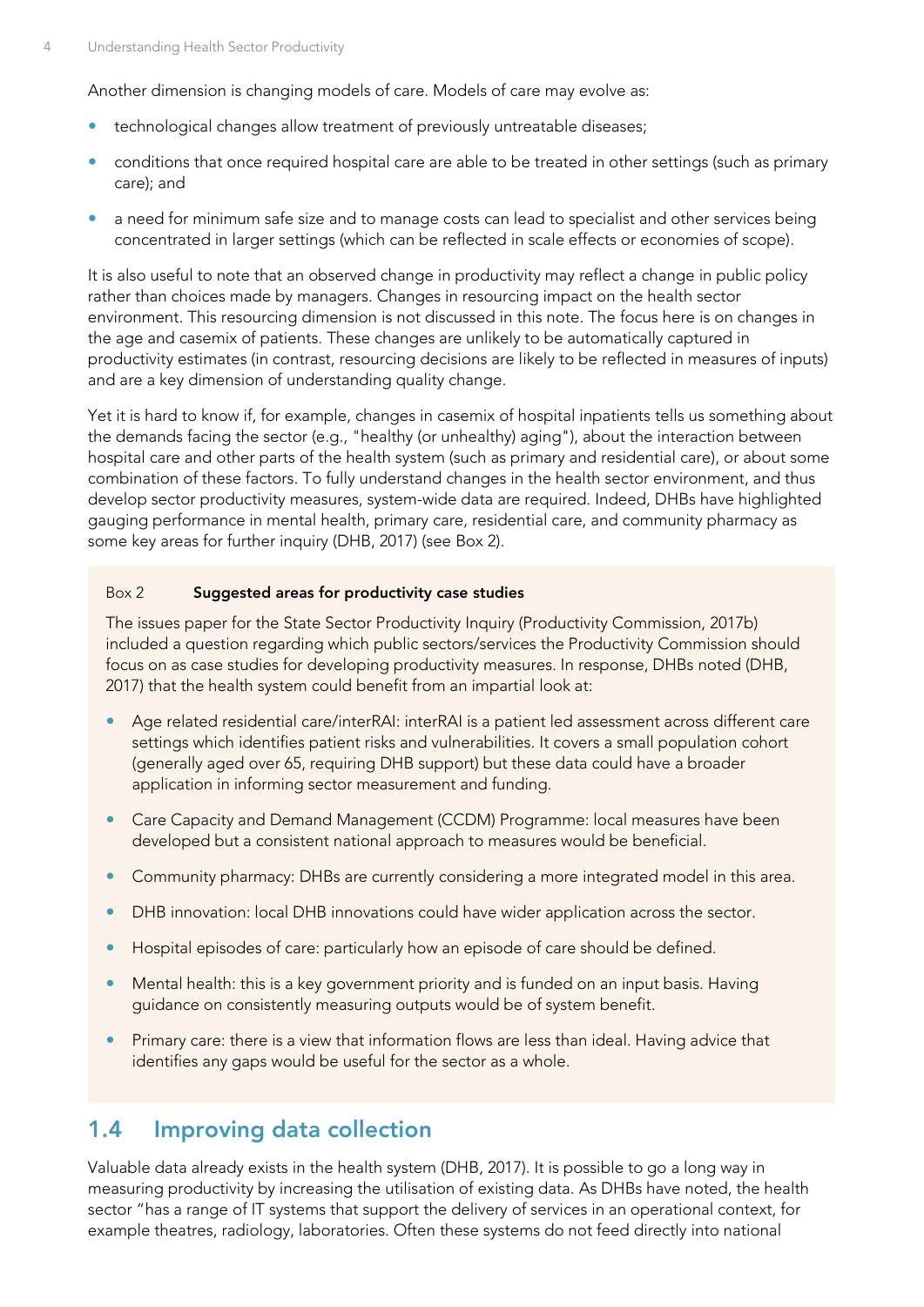collections but generally support clinical coding processes and other analytical processes, such as costing and production planning" (DHB, 2017). Greater utilisation of these data should be the focus rather than requiring the collection of new data (which comes at a cost). This includes thinking about data access, standards, and linking, e.g., whether the right people have access to the right data.

Further, many of the challenges of measuring productivity in the health sector can be addressed with practices already in use in the sector (e.g., the use of service weights (see Footnote [13\)](#page-18-0), tertiary adjustors, overhead allocation methodology, etc.). There are also existing methodologies for enabling comparisons between DHBs for medical and surgical activities (e.g., the role delineation model (see DHB, 2017)). But there are still significant limits in the data available:

- hospital data (both inpatients and outpatients) tends to be most readily available (and utilised for productivity studies) but only provide a partial view of the sector. To fully understand trends in the health system more system-wide data are required;
- while some data on outcomes in other health services (e.g., primary care) can be found in the Integrated Data Infrastructure (IDI) this database contains little data on inputs. Thus while this data infrastructure can help illustrate the relationship between outputs and outcomes it is less strong on the policy levers that can drive the production of outputs (which, in turn, affect outcomes);
- coverage of systems like the IDI is limited and there are significant pockets of data where there are opportunities for greater integration and improving access. As DHBs (DHB, 2017) and others (Downs, 2017) have noted, access to primary care data is a challenge, especially data that would inform better outcome-based analysis; and
- integrating data is likely to be easiest where there is consistency in data standards and systems. While some practices in use (e.g., common costing standards) could potentially provide a good basis for developing productivity metrics their execution across providers could be more consistent.

These points reinforce the importance of utilising existing data. They also highlight the need for transparency regarding the limitations of the data and approaches. This is not an argument for not measuring productivity. Data systems tend to improve the more you use them. As the New Zealand Nurses Organisation (2017) has noted the better use of data is an important step in providing the care needed for patients.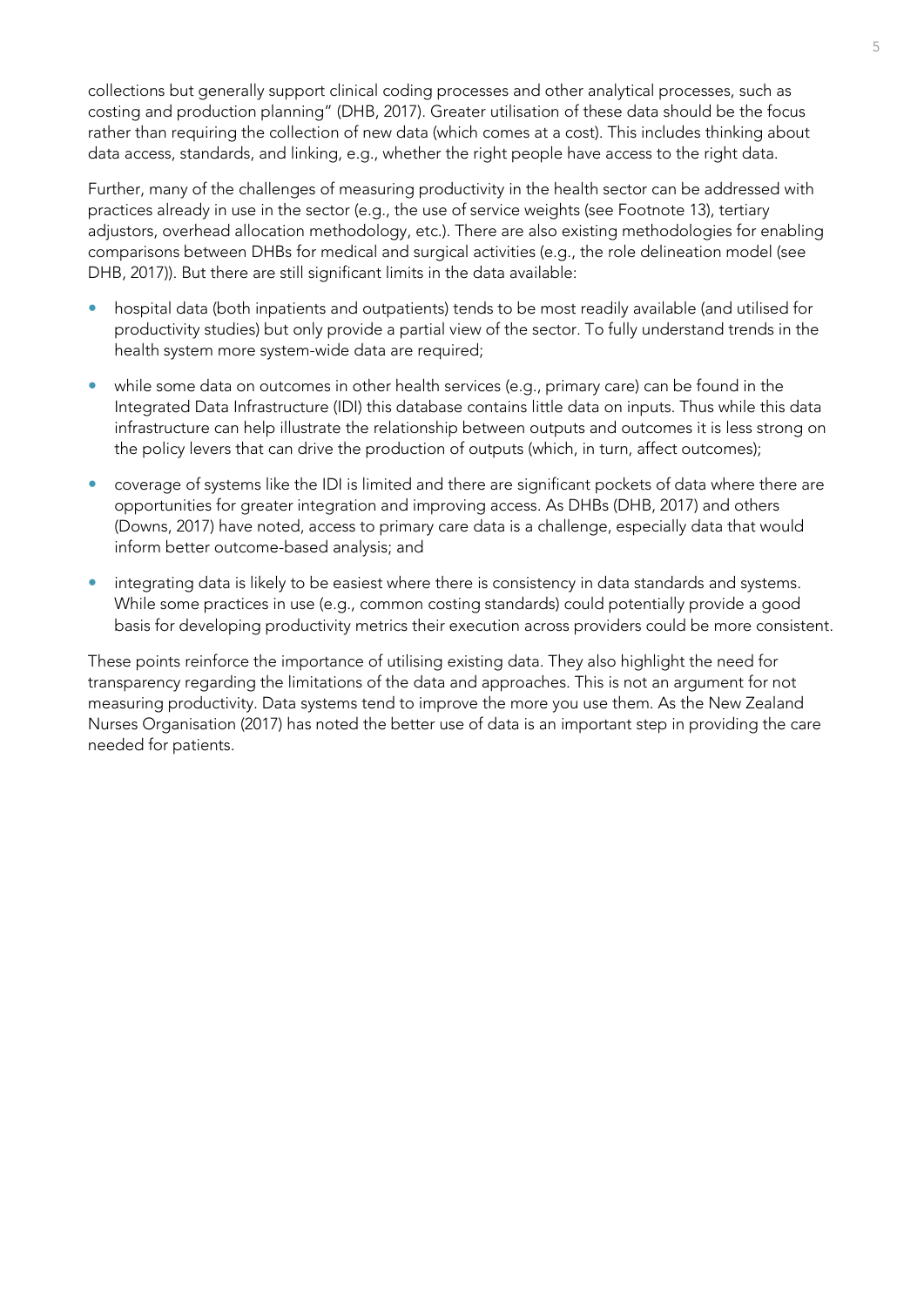# <span id="page-9-0"></span>**2 Age and complexity of hospital inpatients**

A raw measure of productivity – the ratio of inputs to outputs – is not particularly useful by itself, rather it is meaningful as part of a comparison (Statistics New Zealand (2010) in Productivity Commission (2017b, p, 5)). In making these comparisons it is important to account for differences that organisations face in their production environments or how such environments may change over time. For hospitals, key aspects of their environment are the age profile of the population and the complexity of treatments. This chapter addresses these two issues using data on hospital inpatients.

As DHBs have noted (DHB, 2017), the outputs of the health sector are "wide and varied, reflecting the complex service settings that DHBs operate in." DHBs also identified that within each service setting there are multiple possible measures for the activities provided.

| Community      | <b>Primary Setting</b> | <b>Ambulatory Setting</b>          | <b>Hospital Setting</b> |
|----------------|------------------------|------------------------------------|-------------------------|
| Length of stay | Enrolment              | Attendance                         | Discharge               |
| Discharge      | Items dispensed        | Tests                              | Length of stay          |
| Home support   | Attendances            | Treatment type                     | Case weight             |
|                | Consultations          | Clinical measurement<br>procedures | Operating theatre       |
|                | Treatments             |                                    |                         |

#### <span id="page-9-1"></span>**Table 2 Core outputs for different service settings**

*Source:* DHB (2017)

This research note focusses on the hospital setting (particularly the age of patients and the complexity of procedures). As noted below this only provides a partial view of the sector. However, even with this limitation, analysis along these lines can be a useful starting point in understanding key features of the health sector's environment. These features include:

- the ageing demographics of hospital patients, reflecting changes in the general population;
- **•** burdens of chronic conditions such as arthritis, diabetes, and cancers growing (Ministry of Health, 2016b);
- the health system undergoing technological change, with new technologies allowing treatment of previously untreatable diseases and previously treatable conditions to be treated differently; and
- the health sector itself changing, with moves towards more preventative and community based care (Ministry of Health, 2016b). It has been suggested that as treatments which would once have required hospital care are treated in primary care, activities that still require hospital care become on average more complex.

Work along the lines in this note can also provide context for measures of health system productivity. In particular:

- aggregate productivity measures (based on unadjusted volumes of outputs and inputs) may not differentiate between the adoption of new, better, but more complex treatments and a decline in productivity; and
- measures of complexity, alongside those of productivity offer a greater level of insight into what is happening inside the health system.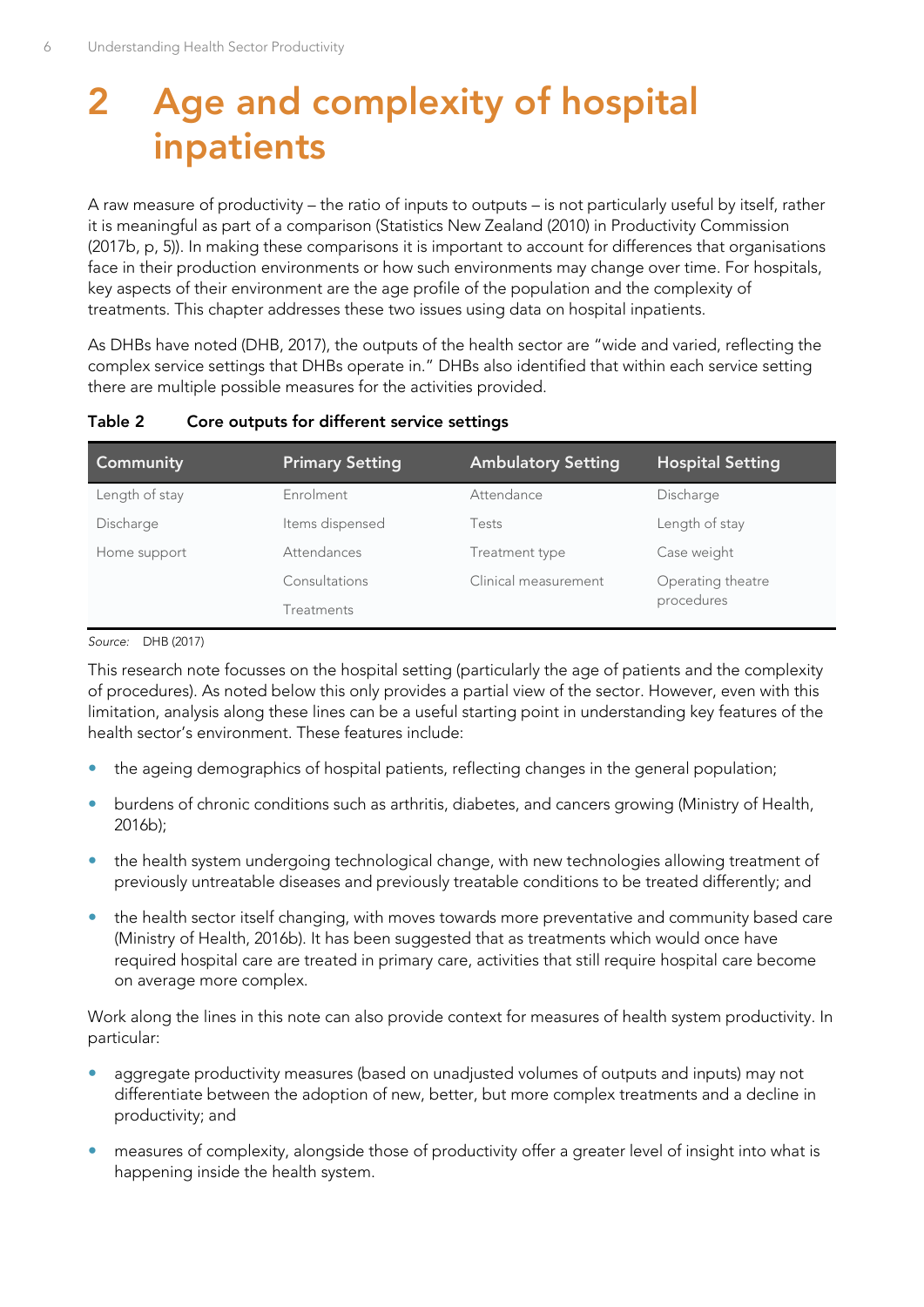## <span id="page-10-0"></span>**2.1 Method and data**

The data for this analysis were sourced from the National Minimum Data Set (NMDS). This dataset covers publicly funded hospital inpatient activity. The key features of this dataset are summarised in [Table 3.](#page-10-1) For completeness [Table 3](#page-10-1) also includes material on the National Non-Admitted Patient Collection (NNPAC), which covers publicly funded hospital outpatient and emergency department activity.

| <b>NMDS</b>                                              | <b>NNPAC</b>                                                                                                        |  |
|----------------------------------------------------------|---------------------------------------------------------------------------------------------------------------------|--|
| Covers publicly funded hospital inpatient activity       | Covers publicly funded hospital outpatient and<br>emergency department activity<br>Focusses on recording attendance |  |
| Focusses on clinical coding                              |                                                                                                                     |  |
| Classified into DRGs                                     |                                                                                                                     |  |
| Around 40% of hospital events                            | Non DRG, classified into Purchasing Units                                                                           |  |
| Key fields: length of stay, age, gender, ethnicity, cost | Around 60% of hospital events                                                                                       |  |
| weights (WIES), event type, facility                     | Key fields: age, gender, ethnicity, volume, purchase unit<br>code, event type, service code, attendance, facility   |  |

#### <span id="page-10-1"></span>**Table 3 NMDS and NNPAC Datasets**

*Sources:* NMDS, NNPAC, authors' calculations

-

The dataset used is the complete, uncleaned NMDS dataset so that results give an overview of the whole dataset. Consequently, the trends shown may be different from those seen in cleaned subsets of the data, such as case mix funded events.

For the purposes of this note age refers to the age of patient at time of admittance to hospital. Age is a useful indicator of changes in hospitals' environment as:

- older patients can require more resources than younger patients for similar treatments. For example, the risk of certain complications and recovery times can be higher. This is reflected in cost weights generally increasing with age, although this increase is not strictly monotonic with there being some high cost weights associated with neonatal care; and
- an older demographic has a greater disease burden than younger demographics (Ministry of Health, 2016b). As such, an aging population can be expected to lead to more activity treating diseases which are more complex than the average disease.

<span id="page-10-2"></span>Complexity is defined in relation to resource intensity; particularly length of stay and cost weights. It is acknowledged that these factors are not completely synonymous with medical complexity (e.g., when relatively simple medically procedures require long periods of inpatient care). However, changes in resource intensity can be used to generate a preliminary view on changes in medical complexity.<sup>8</sup> These two factors are discussed in more detail below.

In this note Length of Stay is calculated as the number of midnights spent in hospital, or the date of discharge minus the day of admittance. More formally this should also exclude leave days, but the data to do this were not available for this note. Nonetheless, length of stay is useful as a complementary indicator and proxy for complexity as longer lengths of stay can be expected to generally lead to higher resource use.

Cost Weight refers to the casemix assigned weight. Cost weights are a measure of the resources consumed for a discharge. As more complicated procedures can be expected to consume more

 $^{\text{8}}$  In the NMDS the Patient Clinical Complexity Level (PCCL) can indicate the incidence of complications and comorbidities. The PCCL is based on Complication and Comorbidity Levels (CCL) for each of the diagnostic codes. (An inpatient episode can have multiple diagnostic codes.) The CCL values are integer and vary from 0 (least complex) to 4 (most complex) for surgical and neonatal episodes and from 0 to 3 for medical episodes. As the Casemix Project Group (2015) noted in the 2013/14 admitted patient data that is casemix funded about 30% of events had some form of complication (e.g., a PCCL greater than 0).Preliminary analysis showed that across all NMDS events, the distribution of events by PCCL showed no substantial change between 2002 and 2014. Consequently, no further work on CCL or PCCL codes was included in this analysis.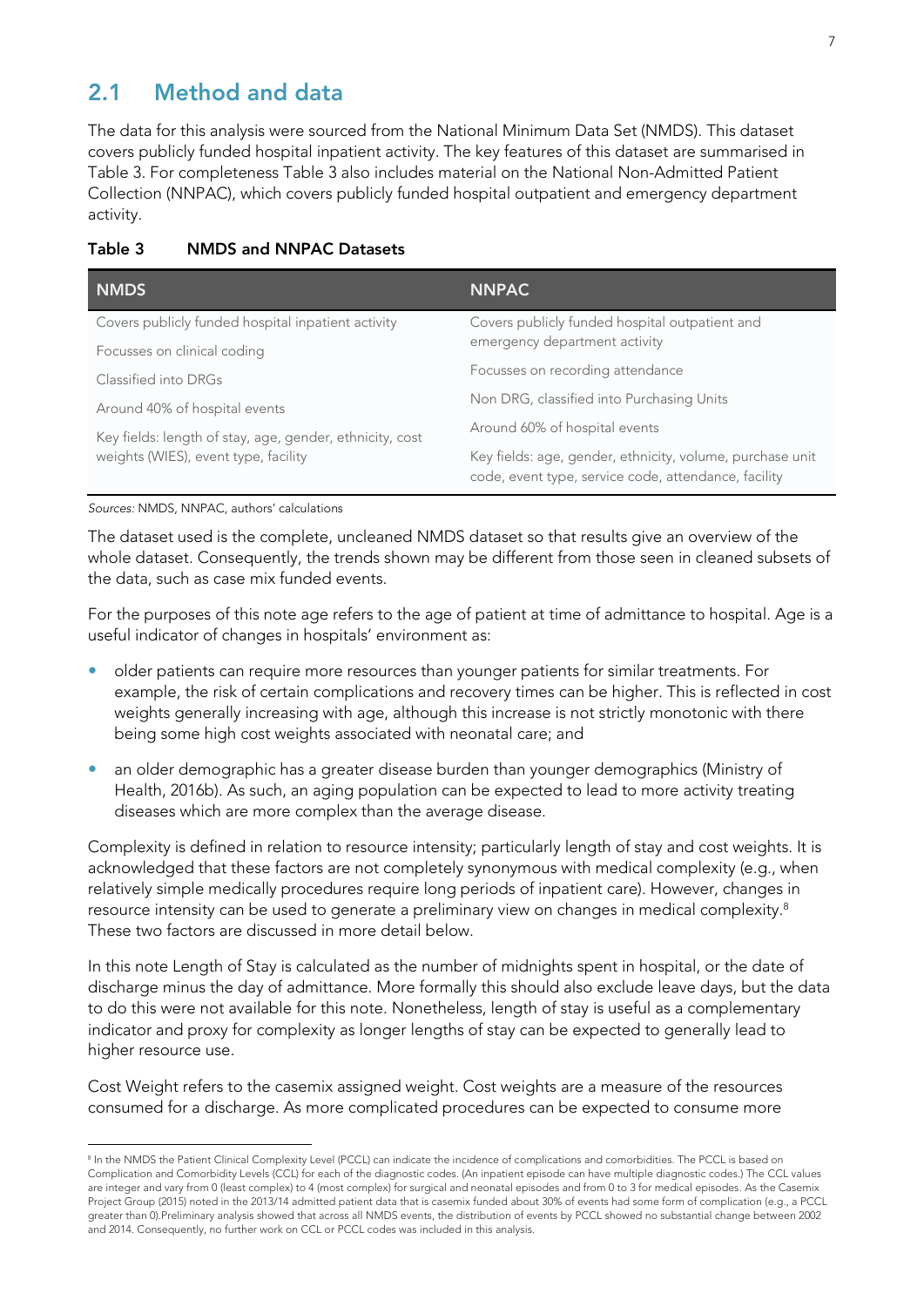resources, cost weights can be used to compare the resource intensity of different hospital outputs. Cost weights are calculated such that they reflect resource consumption of activities, relative to other activities in the same year.

Importantly, the cost weights used in this analysis are backdated, so that events for all years are weighted with the same edition of the cost weights (WIESNZ14). This means that the cost weighting treats past years as having the same level of technology as the current year. This is equivalent to using a fixed base price deflator and means that it is effectively assumed that any changes in values are purely the result of compositional changes (e.g., switching between more and less costly events). In other words, this does not explicitly account for changes in model of care or technology.

#### <span id="page-11-1"></span>Box 3 **Casemix, diagnostic related groups (DRGs), and WIES**

The casemix system is the basis for 28-29% of DHB funding in New Zealand. The casemix system has two parts: a clinical coding classification used to group events; and a cost weighting system applied to these groupings. These parts of the casemix system are discussed below.

The first step is to turn patients' clinical records into clinical codes. The clinical coding classification contains almost 24,000 codes and can indicate:

- major diagnosis category;
- medical, surgical, or other procedure; and
- level(s) of complication(s)

Given the volume of clinical codes, similar events with comparable resource use are assigned to Diagnostic Related Groups (DRGs). DRGs enable hospital production to be measured by linking the characteristics of patients treated (hospital activity) and the resources used in treating their patients (input costs).

Cost weights (Weighted Inlier Equivalent Separations (WIES)) are then assigned to events based on the DRG group, with adjustments for length of stay. Different cost weights exist for:

- inlier events;
- low and high outliers; and
- same day and one day events.

WIES is the system developed by the State of Victoria for casemix funding public hospitals. In New Zealand a version of WIES has been adapted (WIESNZ) and is updated annually. For data in this note the cost weights are based on WIESNZ14 and the DRG system used is AR\_DRG v6.0x. The clinical coding classification is ICD-10-AM/ACHI 8th edition. The clinical coding classifications are updated every four years.

*Source*: Casemix Project Group, 2015

## <span id="page-11-0"></span>**2.2 Results**

[Figure 1](#page-12-1) and [Table 4](#page-12-0) show how the age of the inpatient population has changed between 2002 and 2014. This figure shows that both median and mean ages displayed a strong upward trend. The mean age rose from 42.4 to 45.8, a trend increase of 0.28 years annually, the median age rose from 40.8 to 47.8, a trend increase of 0.58 years annually, and quartile measures rose less than the median at 3.34 and 2.30 years respectively.

[Figure 2](#page-13-0) shows the trends for the length of stay. The median stayed constant at 1, i.e., half of all events remained at less than 2 days and the mean length of stay fell from 6.6 days to 3.9 days from 2002 to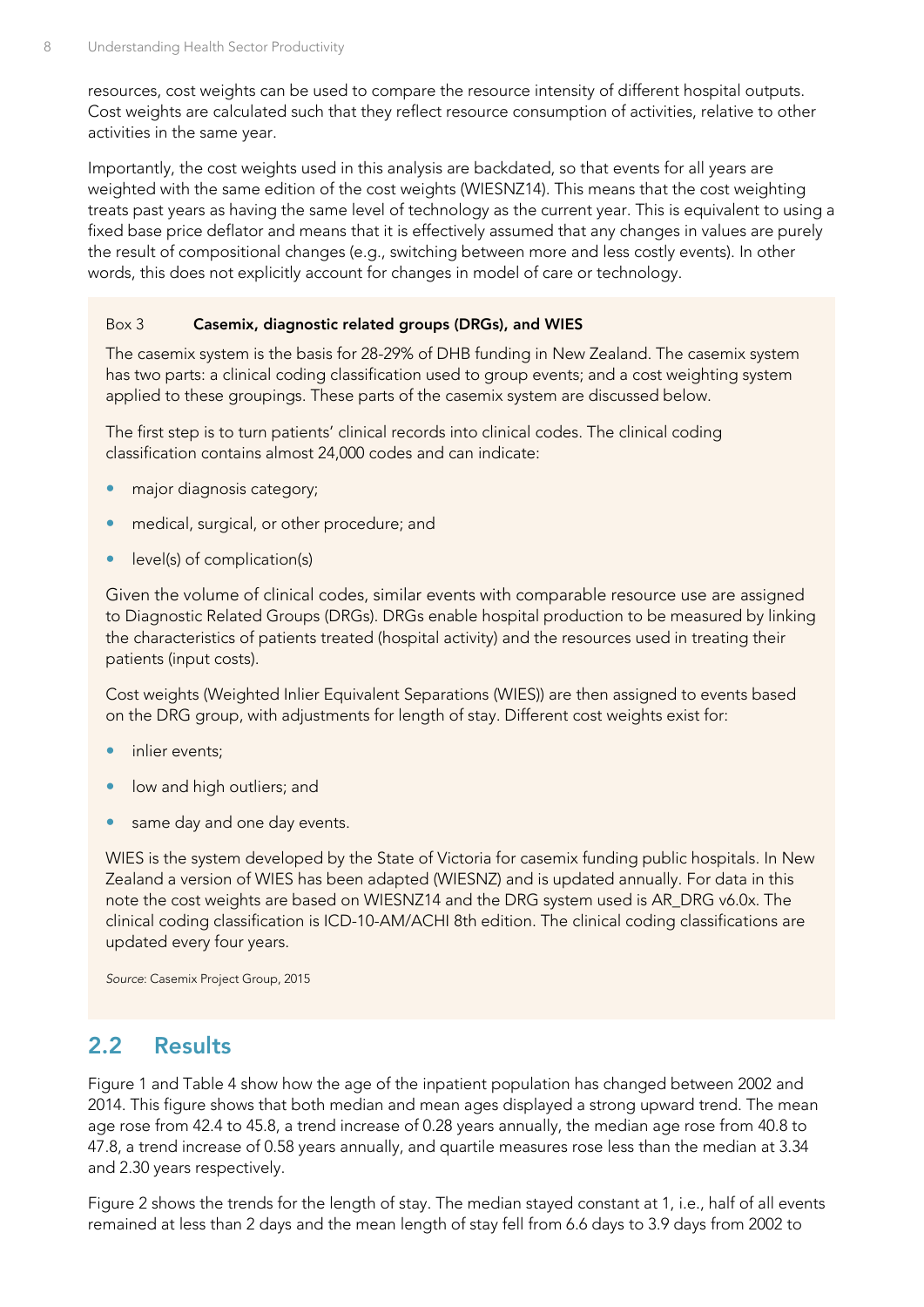2014. As Treasury (2017) noted, "longer stays tend to reduce patient wellbeing and increase cost." Further analysis could, however, consider any interaction between average length of stay and readmission rates.



#### <span id="page-12-1"></span>**Figure 1 Age of Inpatient Events, 2002-2014**

*Source:* NMDS, authors' calculations

*Note:* Age is calculated as days between date of birth and date of admittance divided by 365.25

<span id="page-12-0"></span>

| Table 4 | Age of Inpatient Events, 2002-2014 |  |
|---------|------------------------------------|--|
|---------|------------------------------------|--|

| Year | <b>Mean</b> | <b>Median</b> |
|------|-------------|---------------|
| 2002 | 42.41       | 40.77         |
| 2003 | 42.57       | 41.17         |
| 2004 | 43.18       | 42.37         |
| 2005 | 43.19       | 42.66         |
| 2006 | 43.55       | 43.39         |
| 2007 | 43.55       | 43.43         |
| 208  | 43.75       | 43.83         |
| 2009 | 44.05       | 44.45         |
| 2010 | 44.42       | 45.14         |
| 2011 | 45.05       | 46.34         |
| 2012 | 45.30       | 46.90         |
| 2013 | 45.79       | 47.80         |
| 2014 | 45.81       | 47.82         |

*Source:* NMDS, authors' calculations

*Note:* Age is calculated as days between date of birth and date of admittance divided by 365.25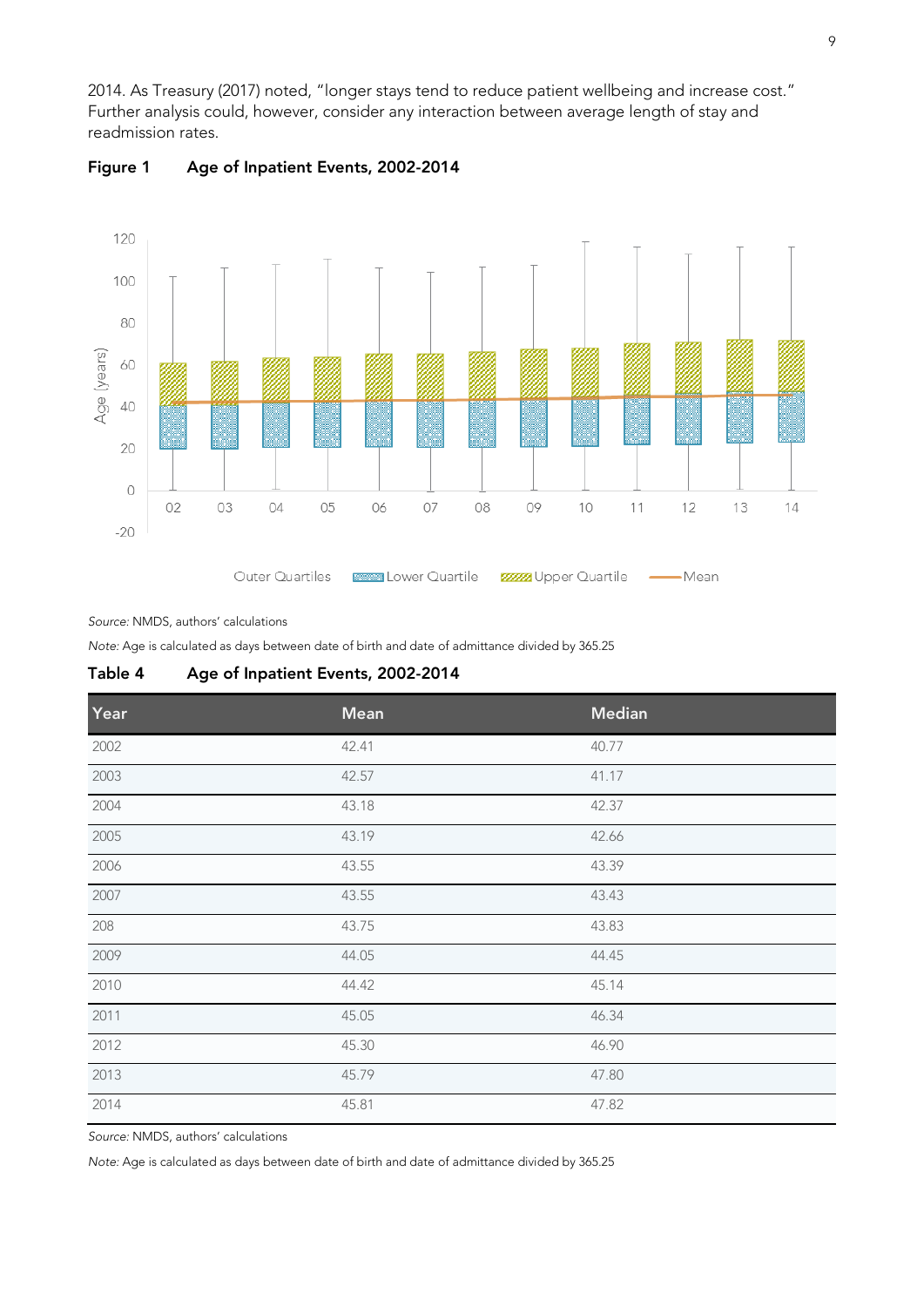<span id="page-13-0"></span>



*Source:* NMDS, authors' calculations

*Note:* Individual length of stay entries are calculated as whole days. Consequently the mean is the average of integer values



<span id="page-13-1"></span>

Source: NMDS; authors' calculations

*Note:* Day patients are inpatients with length of stay of 0

[Figure 3](#page-13-1) breaks down cost weighted discharges by inpatients and day patients. Between 2002 and 2015 the average cost weights for inpatients fell from 1.54 to 1.50. The average cost weights for day patients grew from 0.35 to 0.36 over the same period. The number of patients discharged increased from 776,100 to 1,072,000 (an increase of 38%), composed of:

- inpatients, whose numbers rose from 556,000 to 679,000 (a 22% increase); and
- day patients, whose numbers rose from 276,000 to 464,000 (a 68% increase).

Overall, average cost weights fell from 1.14 to 0.96 (a fall of 9%), reflecting the faster growth in the volume of day patients.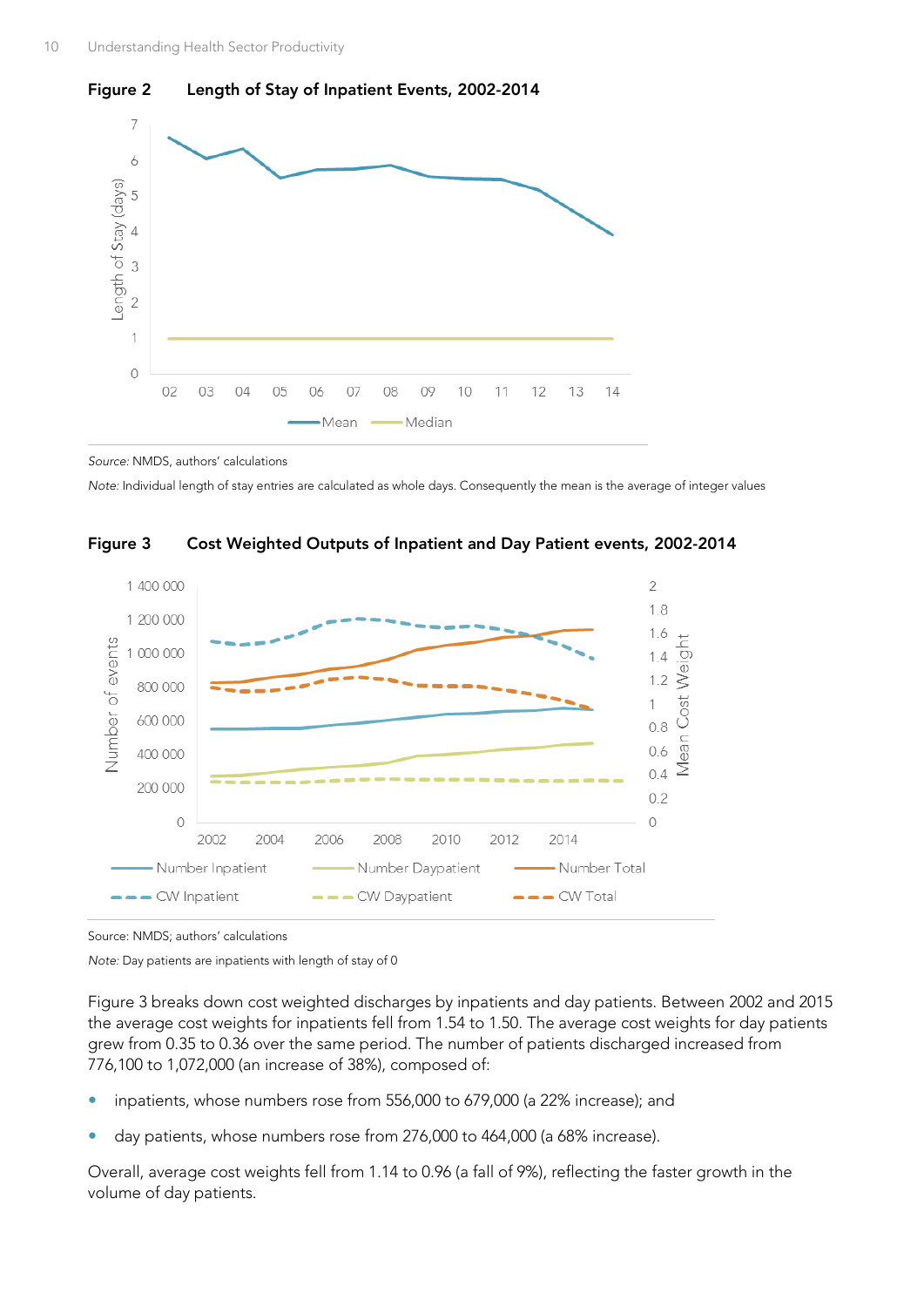# <span id="page-14-0"></span>**2.3 Discussion**

Although the data used for this note provide only a very partial view of the health system they still raise a number of findings which are important for contextualising measures of health sector productivity. These findings are discussed below. They cover issues relating to understanding compositional changes, the interactions between variables, the definition of complexity, and the healthy ageing hypothesis.

#### **Understanding compositional changes**

[Figure 3](#page-13-1) showed that average cost weights fell overall, largely driven by a compositional shift in hospital events towards same day events. This compositional shift could be the result of genuine growth in same day events, e.g., greater production of elective surgeries. Alternatively a declining length of stay, as shown in [Figure 2,](#page-13-0) could reflect patients that were previously treated as inpatients now being discharged within a day of arrival due to, for example, new technology or approaches to care. Most likely a combination of the two factors is occurring, although the balance is unknown. Similar questions can be asked for length of stay. For example, how much of the change of length of stay can be attributed to improvements in treatments leading to reduced waiting times, and how much to changes in the composition of treatment towards more day surgeries?

#### **Interaction between variables**

WIES cost weights are based on an assumption that similar treatments with differing lengths of stay will have differing resource costs, with the two being proportional. Yet when comparing inpatient events across time the relationship between length of stay and cost weights may break down, especially given the changes in length of stay observed in [Figure 2.](#page-13-0) A declining length of stay could be a desirable outcome for patients and be consistent with increased productivity, but as it leads to fewer resources being consumed relative to past years then cost weights could show a decline in output levels, potentially lowering measured productivity. Analysis into whether shorter length of stays have increased the volume of output would be helpful in determining the effect of declining length of stay on measured productivity and complexity.

### **The definition of complexity**

Using cost weights as a measure of economic complexity requires assuming that hospitals are allocatively efficient. This, in turn, requires assuming that an event with a higher cost weight uses greater resources than an event with a lower cost weight and that hospitals would not provide resource intensive treatments if less resource intensive and equally effective alternatives were available. However:

- cost weights say little of the medical complexity of the procedures provided. While DRGs are split into patient complexity (see [Box 3\)](#page-11-1), low cost weighted events may still be medically complex or utilise complex technologies with short length of stay;
- factors important to patients, such as recovery times, are an important feature of hospital effectiveness but may conflict with hospital maximising the allocation of their economic resources.<sup>9</sup>

### **The healthy ageing hypothesis**

-

There could be value in understanding the relationship between population aging and the age of discharges. Does a change in the age of inpatient discharge tell us something about the "healthy aging" hypothesis, or is the interaction between hospitals and other parts of the health system driving this result? To resolve these issues or otherwise extend this analysis further work is needed (see, for example, Footnote [8](#page-10-2) on the potential use of measures of Patient Clinical Complexity Level (PCCL)). Such analysis would give a greater understanding of complexity, and could:

explore complexity for inpatients at a disaggregated level such as individual DRGs;

<sup>9</sup> This could be seen as an example of the general challenge of estimating value add for non-market ouput. As Atkinson (2005, p. 40) noted: "The problem in the case of non-market output is that there is no transaction from which the price or quantity can be observed. First, there is no revealed preference by consumers, but, second, neither can the costs of supplying a marginal unit be taken as a measure of the individual or collective benefit. There is no reason to suppose that government output is supplied to the point where the benefit from a marginal unit is equal to the marginal cost of supply."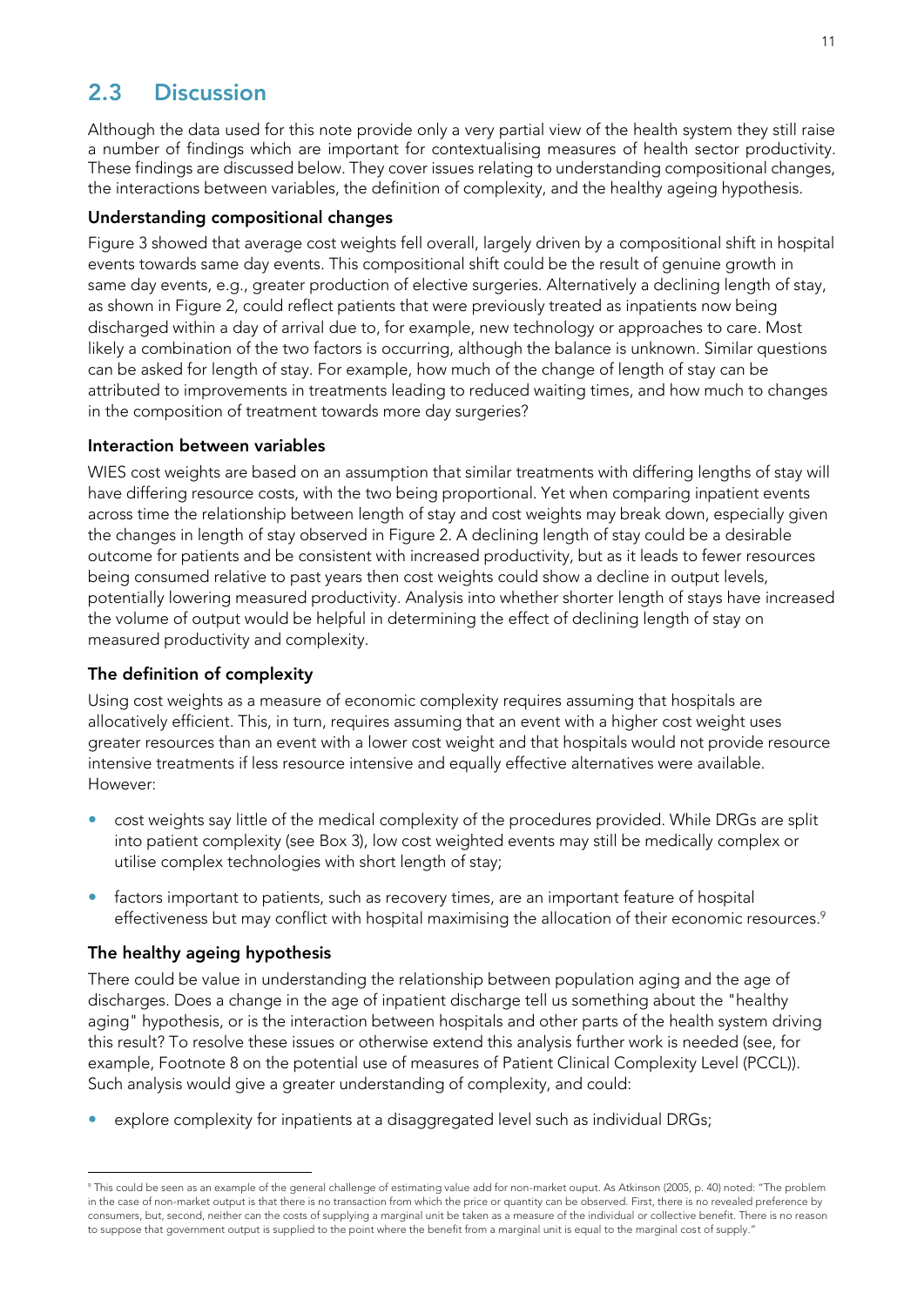- expand coverage to all hospital events by looking at outpatient and emergency department hospital events in the NNPAC; and
- explore complexity outside of hospitals by looking at events in primary or residential care.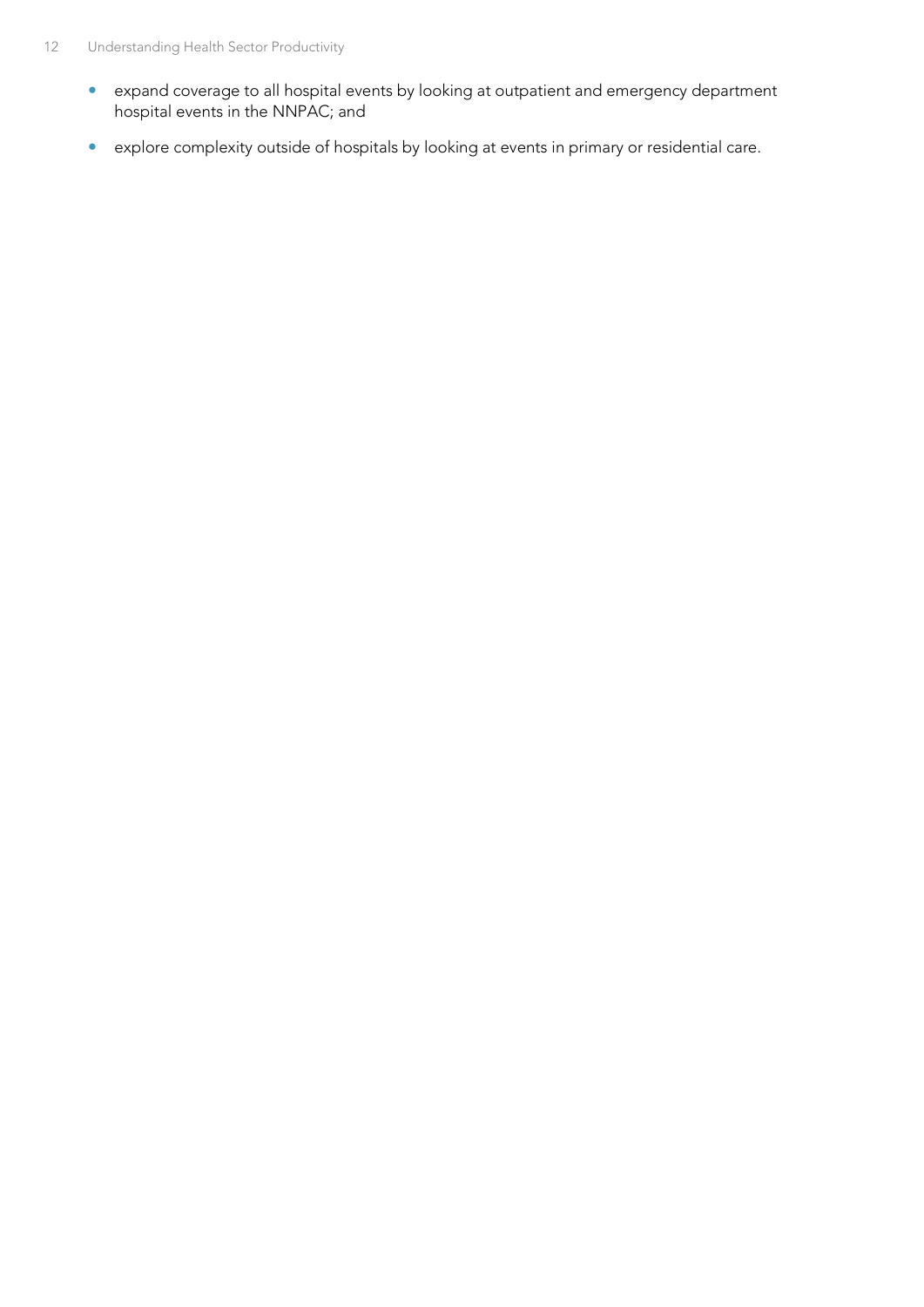# <span id="page-16-0"></span>**3 Health sector data**

The section above illustrated both the potential and the limitations of hospital inpatient data. While the data used in this note illustrate a number of important findings to fully understand changes in the health sector environment, and thus develop health sector productivity measures, more system wide data are required. The rest of this note thus discusses the current state of play of health sector data in New Zealand.

# <span id="page-16-1"></span>**3.1 The importance of information flows**

Before discussing the New Zealand health data it is useful to consider some of the key findings of a major review on data issues, including in the health sector, by the Australian Productivity Commission. As the Australian Productivity Commission (2017, p. 91) has noted while information has always played an important part in the health system its role has become more pivotal following the end of the era of paper records. This new era is categorised by digitalisation of data, new ways of transmitting information to clinicians and patients (e.g., smartphones), and approaches to convert data into knowledge and practice.

But, as they also noted, as with other innovations in the health sector the diffusion of processes for collecting and using data has been gradual:

Part of this is the familiar story of the barriers posed by customary practices, the poor capabilities in administrators, clinicians and patients to use this new resource, and legitimate concerns about the investment costs associated with new technologies. But part also reflects regulatory barriers (such as ethical clearance, privacy requirements for data use, and rules about sharing) and administrative practices (like incompatible data definitions) (Australian Productivity Commission, 2017, p. 91).

And this can lead to a real worsening (or at least missed opportunities for improving) health outcomes. For example, poor information flows can raise the risks of:

- conflicting treatments;
- duplication of effort;
- suboptimal outcomes;
- **•** inconvenience for patients; and
- excessive costs (Australian Productivity Commission, 2017, p. 92).

Indeed, the Australian Productivity Commission cited a clinician who remarked that it is:

ironic, given that our profession takes so much pride in the ability to tell the story in a succinct and systematic way, that we are so tolerant of platforms that obscure rather than illuminate the important points in a patient's history" (Australian Productivity Commission, 2017, p. 94).

And as a concrete example of the potential costs they noted the costs due to the absence of electronic coordination of dispensing of controlled drugs. The absence of a system for reconciling prescriptions issues by clinicians with the purchase of drugs from dispensers means that it is difficult to identify people who are not filling their scripts (Australian Productivity Commission, 2017, p. 93).

### <span id="page-16-2"></span>**3.2 Wiring up health data**

As noted above there is a sizeable literature that investigates the productivity of the New Zealand health system. But there are inconsistencies across studies and a lack of a shared understanding over what counts as evidence. The authors thus prepared a "wiring diagram" that aims to illustrate key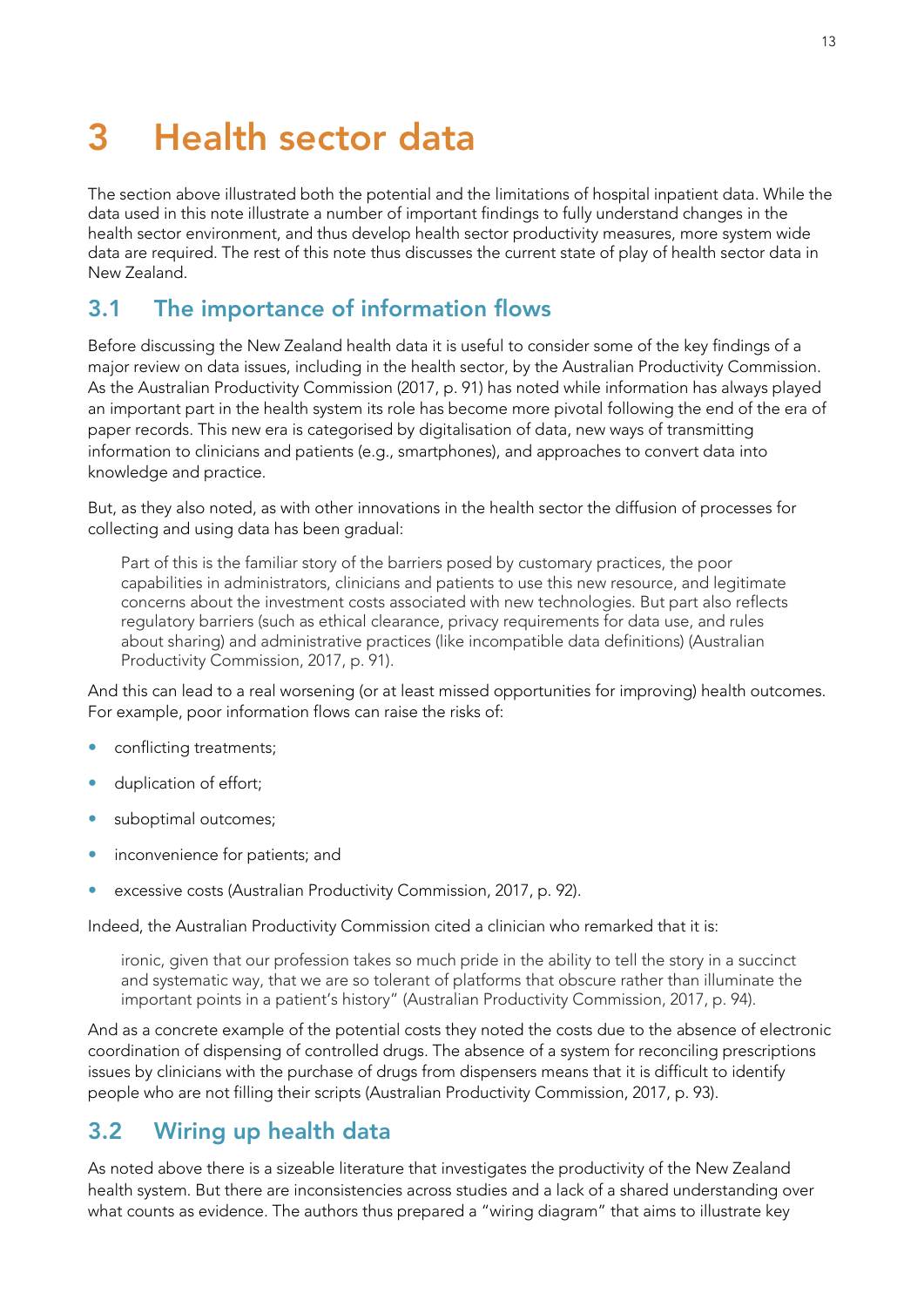sources of data in the health sector (with a focus on DHB provided and purchased services) that could potentially be used as the basis for productivity measures (see [Appendix C\)](#page-27-0). Rather than governance relationships this emphasises the flow of data (which often track financial flows) in the sector.

The diagram can be read in the following way. At the top of the diagram is the Health System Vote. This Vote is split between National Services and the funding package for District Health Boards (DHBs). There are 20 DHBs, which have been established based on geographic location (van Kesteren, 2014, p. 66). Some of the funds for National Services are top sliced from the DHB Funding Package. There are also a range of other funding sources (shown to the right of the Health Vote).<sup>10</sup>

Crown funding to DHBs is distributed through a Population Based Funding approach, which distributes funds according to the relative needs of populations and the costs of providing health services to meet those needs. Population based funding is calculated using a formula based on (a) cost weights and (b) adjusters (Penno, Audas, and Gauld, 2012; van Kesteren, 2014, p. 67). Cost weights represent the expected costs per person of a DHB population and are modelled using historical expenditure and four demographic characteristics. Adjusters are designed to compensate DHBs for unavoidable differences in costs associated with the provision/funding of services to their respective populations.

DHBs can choose to provide health services through their "provider arm" or to purchase services from other providers within the district (their "funder arm"). DHBs may also purchase services from other DHB's providers through inter-district flows (IDFs). IDFs can occur for hospital inpatient services, outpatient services, primary care, community pharmacy, community labs, mental health, and NGO services. In 2013-14 IDFs accounted for about 10 per cent of total national DHB funding (DHB, 2015b). There are two types of IDFs: acute (e.g., when a person is subject to an unexpected illness of accident when away from their usual district of residence); and arranged (within a week) or elective (can be longer dated).<sup>11</sup> Understanding IDFs is especially important when assessing the relative performance of individual decision-making units (e.g., individual DHBs).<sup>12</sup>

The Ministry of Health distributes funds to DHBs through the Crown Funding Agreement (CFA). The CFA is an output agreement between the Crown (via the Ministry of Health) and DHBs. The CFA incorporates:

- the Operational Policy Framework (OPF): This is a set of business rules, policy and guideline principles that outline the functions of DHBs; and
- the Service Coverage Schedule (SCS). This sets out the national minima for the range and nature of health services to be funded by DHBs. For some services the SCS also covers subsidies and user charges, as well as specific quality and audit requirements.

All DHBs are required to prepare accountability and planning documents, including an Annual Plan, a Statement of Intent, and a Regional Plan. Each DHB has a Planning and Funding Unit (PFU) which chooses to provide health services or purchase services from multiple other providers. DHBs are also required to report their costs split into prevention, early detection/management,

<sup>-</sup><sup>10</sup> The health system's funding comes mainly from Vote Health, which totalled just over \$16.142 billion in 2016/17. Around three-quarters of the Vote is allocated to the DHB funding package, with the majority of the remaining public funding (approximately 19 percent) funding national services, such as disability support services, public health services, specific screening programmes, mental health services, elective services, Well Child and primary maternity services, Māori health services and postgraduate clinical education and training. About 1 percent of the Vote is allocated to running the Ministry of Health. Other funding sources include the Accident Compensation Corporation (ACC), other government agencies, local government, and private sources such as insurance and out-of-pocket payments.

<sup>11</sup> In relation to acute IDFs, as DHB shared services noted these "are largely outside the control of DHBs, and are predictable in aggregate." In relation to arranged IDFs, DHB shared services also noted these flows "represent long-established clinical relationships and referral patterns; each speciality has its own idiosyncratic patterns, based on history, service supply decisions and pragmatism" (DHB, 2015).

<sup>&</sup>lt;sup>12</sup> IDFs are not directly recorded in NMDS or NNPAC but, as DHB (2015b) noted, they can be derived by comparing: DHB of Domicile (DoD) (the DHB whose service area includes the place of domicile of the patient); DHB of Service (DoS) (the DHB providing the service); and DHB of Facility (DoF) (the DHB that owns/manages the physical structure where the service is carried out). Local patients are largely those where the DOD matches the DoS. IDFs are patients who receive hospital service provided by a DHB that does not normally provide service for the patient's domicile (i.e., DoD does not equal DoS) (DHB, 2015b). Exceptions to this approach include: overseas patients (given a domicile code that reflects their overseas status and considered as local patients); private facility attendance (excluded from IDF analysis) unless it is directly funded by a DHB; and mental health patients (excluded from IDF analysis).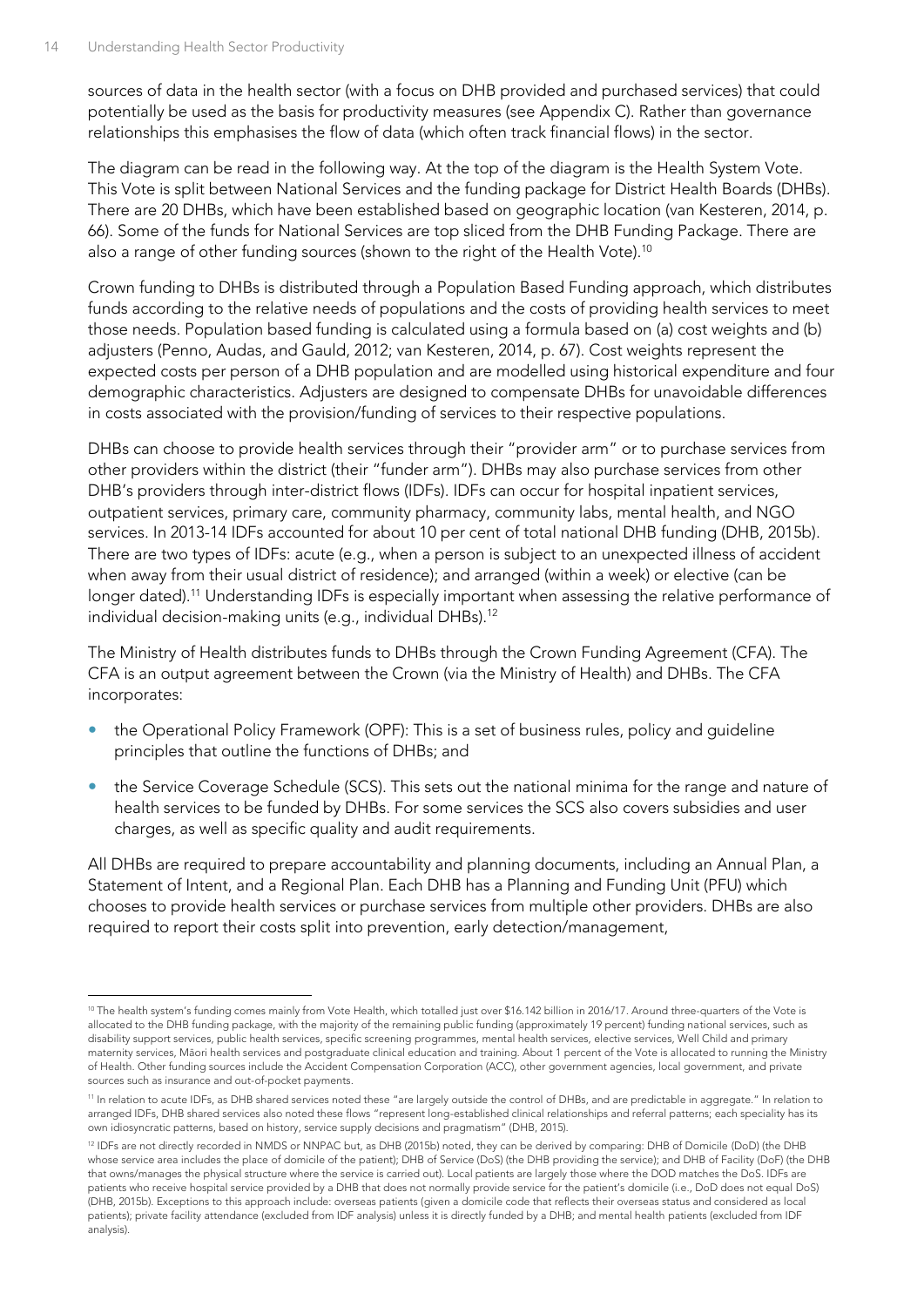assessment/treatment, and rehabilitation and support (DHB, 2017). These different cost bases can be particularly relevant when case weighting activities (DHB, 2017).

For provider arm services there are two key national datasets: the National Minimum Dataset (NMDS) which covers inpatients; and the National Non-Admitted Patient Collection (NNPAC) which covers outpatients and emergency department service. These are described in greater detail above (see [Table](#page-10-1)  [3\)](#page-10-1). However:

- these data are for events (discharges for NMDS and patients for NNPAC) and so do not provide information on a whole course of treatment (e.g., joining up activities in primary care and secondary care);
- inpatient data is adjusted for complexity (based on cost weights and so are a measure of "resource complexity") but outpatient data is not. Inpatients are assigned a diagnostic related group (DRG) based on their major diagnosis category, the types(s) of procedures required, and the level of complication. WIES weights are then assigned based on the DRG group, with an adjustment for length of stay;
- outpatient data is weighted with national prices from the National Cost Collection and Pricing Programme. NCCPP prices are calculated for the purpose of inter-district flows (where the DHB of domicile and of treatment differ) but DHBs do not have to use these national prices; and
- service weights have been developed as part of the Health System Performance Programme, which can be used to estimate measures for sub outputs, such as theatres, wards, and radiology. Service weights are based on components of the total costs – e.g., a class of labour costs – rather than the total cost that are in the WIES weights for casemix funding.<sup>13</sup>

<span id="page-18-0"></span>The provider arm also contains rich operational data (e.g., through the Care Capacity Demand Management (CCDM) programme (DHB, 2017)). The majority (17 of 20) DHBs utilise a validated patient acuity system (TrendCare) which provides the data that drives the Staffing Methodology within the CCDM programme. The TrendCare system captures detailed information on patient complexity/acuity and the staffing hours needed to deliver the required care to these patients. However, there are some limits in terms of workforce and activity coverage for the CCDM programme and the TrendCare system (e.g., not operating theatres). TrendCare systems are also not integrated across DHBs. As DHBs have noted, there could be the opportunity to benchmark validated nursing and midwifery patient acuity data at a national level (DHB, 2017).

In relation to other agencies, data can be found in a number of places. In particular, for primary care:

- information on patients enrolled with Primary Health Organisations is contained in the Primary Health Organisation Enrolment (PHO) dataset. This (quarterly) dataset includes demographics, addresses, primary care funding streams, and patient identifiable information. Also included are when the patients were enrolled, when they were last seen, the practice type, and average fees paid;
- however, as Downs (2017) noted, little is known about what occurs during visits with the failure to collect primary care diagnosis codes or procedure codes. The Ministry of Health has been required to create a dataset of imputed GP consultations using data on prescriptions and laboratory tests;
- **•** further, as Downs (2017) also noted, while almost all PHOs are involved in data collection these efforts are not standardised or integrated. While there is an effort to create a national primary care data warehouse, this needs to be consistent with efforts to support monitoring the performance of the sector; and

-

<sup>&</sup>lt;sup>13</sup> As DHB (2015a) has noted service weights reflect the relative cost or input consumed by the outputs of a service. Conceptually, they are same as output weights or cost weights. However, service weights relate to a specific service while cost weights relate to entire hospital. Service weights enable the calculation of more accurate efficiency and productivity measures for sub outputs such as theatres, wards, radiology. This can be calculated as the cost weight of the service (e.g., the average service cost divided by the average cost of each episode) multiplied by the ratio of the average cost of the service for the purchasing unit over the average cost of the service.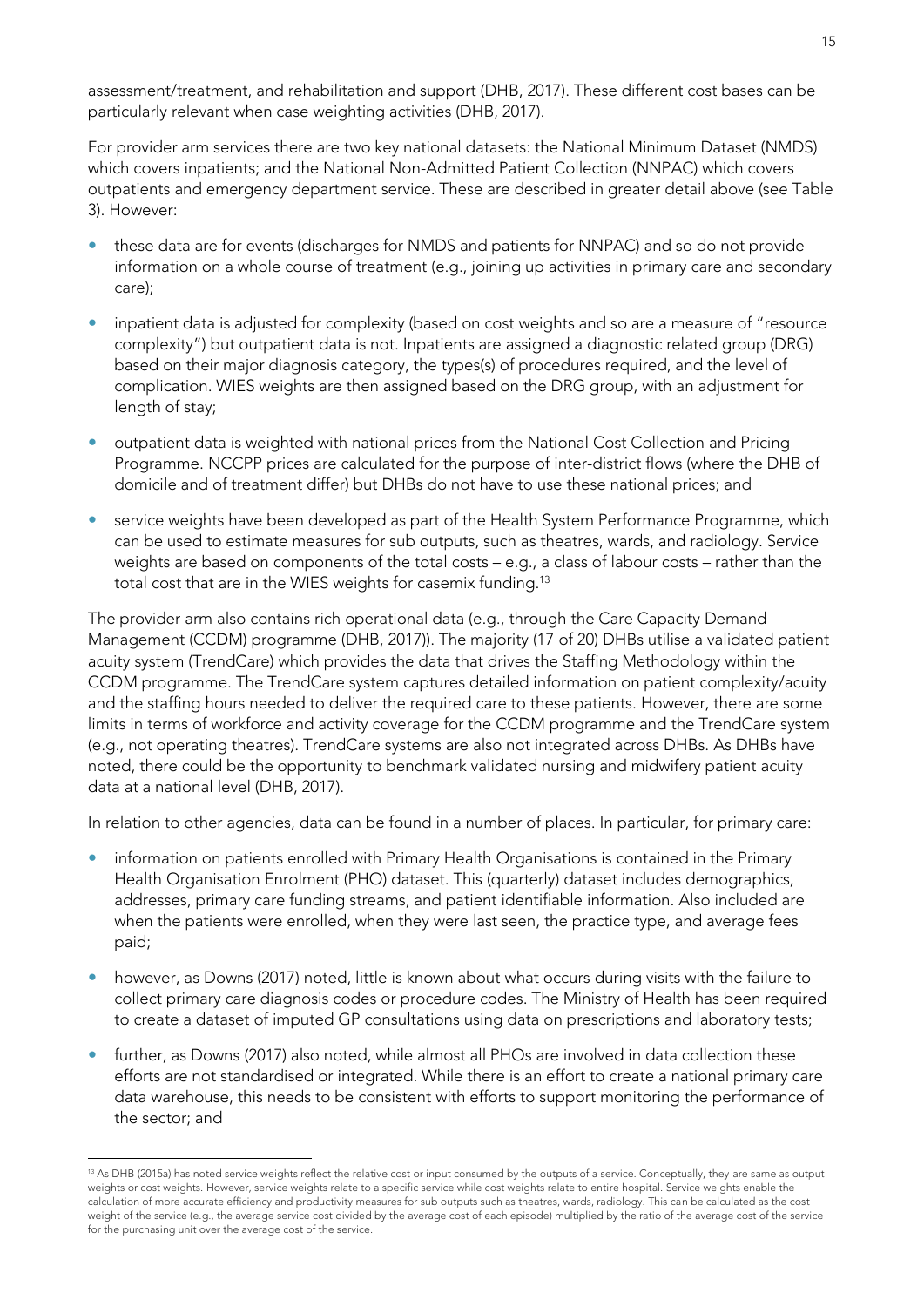finally, while the system level measures framework (discussed below) highlight some key health outcomes, data will be reported at the Alliance level (collaborations of PHOs and DHBs) and Alliances will choose their contributory measures (Downs, 2017). Consequently the measures will not be necessarily comparable across the country.

For other services there are a range of datasets in Statistics New Zealand's Integrated Data Infrastructure (the IDI) which could be of value. These include: ACC Injury Claims, B4 School Check, Cancer Registrations, Chronic Condition/Significant Health Event Cohort, GMS Claims, Health Tracker, Laboratory Claims, Mortality, National Immunisation Register, National Needs Assessment and Service Coordination Information (SOCRATES), Pharmaceutical, Population Cohort Addresses, Population Cohort Demographics, and Programme for the Integration of Mental Health Data (PRIMHD). As DHBs have noted, the national mental health collection (PRIMHD) is especially important, but requires further understanding (DHB, 2017).

However, while the IDI contains potentially useful data on outputs (or activities) the challenge is to link these data to inputs. Fairly allocating inputs to outputs is a key issue in accurately measuring health sector productivity (DHB, 2017). Further, access to health datasets which have been subject to ad hoc loading (as opposed to full integration) is relatively restricted within the IDI.<sup>14</sup> In these cases access tends to be restricted to already existing datalab projects. This is a barrier to the use of these data in new projects. Note that all projects are subject to Statistics New Zealand confidentiality requirements (including the checking of work before release) and so this restriction does not provide additional benefit in terms of data security.

There are several places where data on inputs are collected. Health Workforce New Zealand (HWNZ) and District Health Boards' Shared Services have an overview of workforce issues. However, as with outputs, the data relating to hospital activity tends to be most comprehensive. It can also be useful to account for changes in the composition of the workforce (e.g., skill levels), so data like the Tertiary Education Commission data on qualifications could be of value. Data on employees' qualifications would be most useful when linked to employers (for an example of this approach see Maré, Le and Fabling (2017)). Another potential source of data on inputs is the common costing standards. To facilitate IDFs the National Cost Collection and Pricing Programme (NCCPP) sets National Prices. While DHBs are permitted to negotiate their own prices the goal is that DHBs will use National Prices and save resources (on price and volume negotiations). These National Prices are based on a set of DHB Costing Standards.

The Common Costing Standards (CCS) establish the requirements for recognising, measuring, and disclosing financial and non-financial information. They also set out specific rules to be used in DHBs' costing systems when they have a material impact (for definition of material impact see van Kesteren, 2014, note 14, p. 71). They are based on the principle that when determining the cost of a patient event it must be fully absorbed (i.e., including directs and indirect costs associated with patient events). There are several companion documents that underpin the CCS. These include:

- the Common Chart of Accounts: which provides a nationally consistent GL coding system for the recording of transactions by DHBs. This also supports common presentation, interpretation, and use of financial information produced by DHBs. This covers both DHB provider and funder roles;<sup>15</sup>
- **•** full-time Equivalent Counting Specification: which sets out a framework for measuring staff resources. Three measures are accrued FTE, worked FTE, and contracted FTE; and
- other linking documents: the National Service Framework Data Dictionary; the Common Counting Standards; NSF Service Specification; and Operational Policy Framework (Kesteren, 2014, p. 82).

<sup>-</sup><sup>14</sup> See, for example, Statistics New Zealand (2017b), *Upcoming datasets for the IDI and LBD*.

<sup>15</sup> . The major categories are: 1000s, Revenue; 2000s, Expenditure; 2001, Personnel; 2002-2199, Medical Personnel; 2200-2399, Nursing Personnel; 2400- 2599, Allied Health Personnel; 2600-2799, Support Personnel; 2800-2999, Management/Administration Personnel; 3000s, Outsourced Services; 4000s, Clinical Supplies; 5000s, Infrastructure & Non-Clinical Supplies; 6000s, Provider Payments (joint DHB/MoH use); 8000s, Internal Allocations; 9000s, Balance Sheet.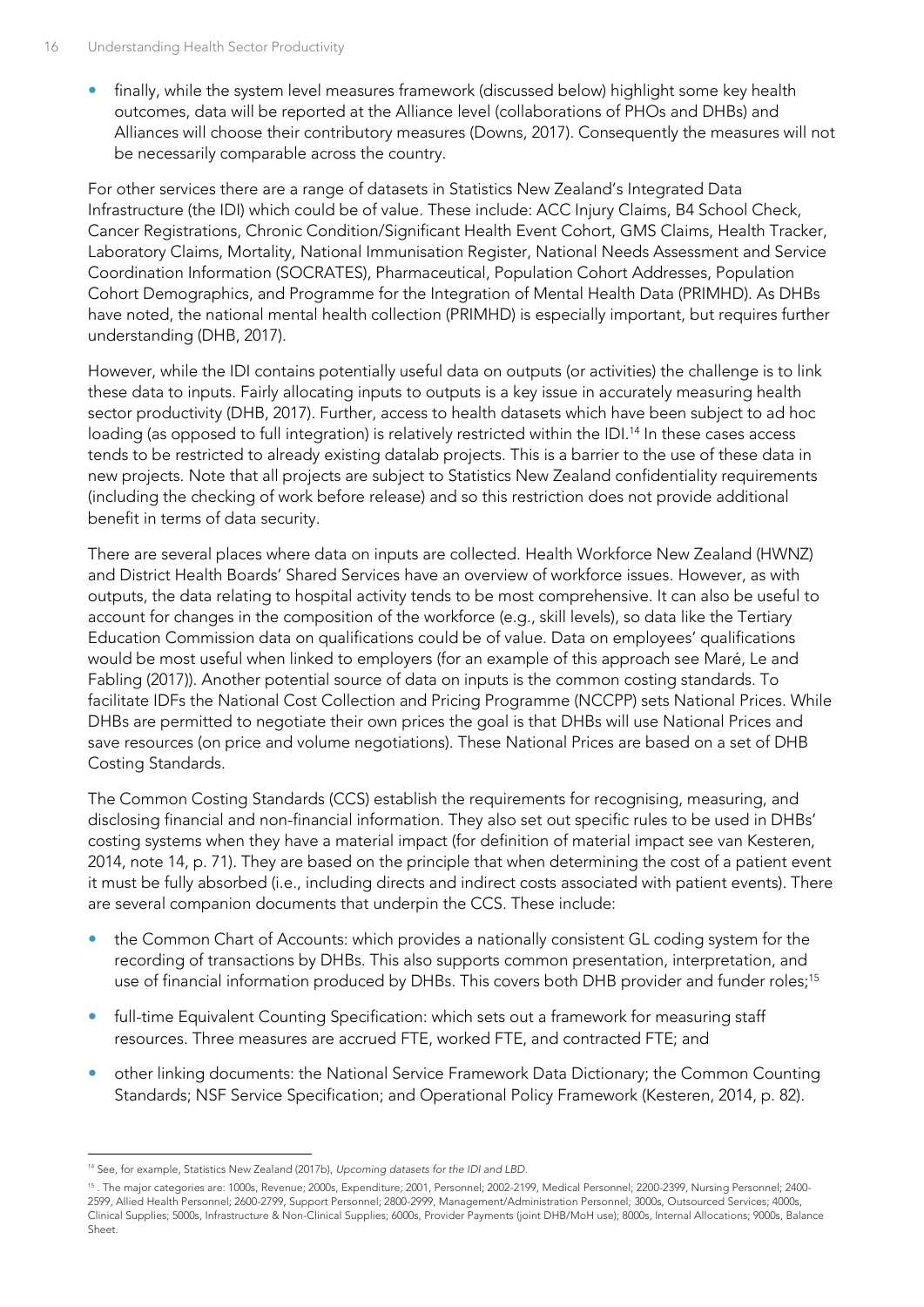However, these standards have not been uniformly implemented across the country (only 13 DHBs use them).

Further, there are some publicly available sources of data on inputs. In particular:

- Household Labour Force Survey: this covers the civilian, non-institutionalised, usually-resident New Zealand population aged 15 or over. It collects data on the number of personnel, hours worked, salaries, and occupation. Issues in the survey include sampling error and the fact that compensation is restricted to wages and salaries and self-employed income (excludes other parts of employmentrelated compensation). There is no link to outputs;
- Linked Employer-Employee Data (LEED): this provides statistics on filled jobs, job flows, worker flows, mean and median earnings for continuing jobs and new hires, and total earnings. It is created by linking a longitudinal employer series from the Statistics NZ Business Frame to a longitudinal series of EMS payroll data from Inland Revenue. It does not contain any information relating to the number of hours worked for those earnings;
- Medical Council's workforce statistics: this covers all doctors in New Zealand and is collected annually as part of the renewal of practicing certificates. The information available includes: region, length of service, country of registration, age, sex, work type (e.g., primary care of house officer), vocational scope (e.g., anaesthesia, emergency, or ophthalmology), hours worked, and type of employer; and
- National Asset Management Plan (Capital Investment Committee) and Statistics New Zealand's measurement of capital productivity.

Valuable data on dimensions of the quality of healthcare are collected by the Health Quality and Safety Commission (HQSC) (see, for example, HQSC (2017)). The HQSC compiles an Atlas of Healthcare Variation. This concentrates on individual conditions and clinical groups and highlights differences in practice and the improvements required to reduce unwarranted variation. The HSQC also produce a series of Quality and Safety Markers. These markers are a mix of process and outcome measures focused on driving improvement for four key safety priorities: falls, healthcare associated infections, surgical harm and medication safety. In relation to patient experience data the HQSC collect two sources of patient data: Adult Inpatient Survey (from August 2014); Primary Care Patient Experience Survey (being trialled in a small number of practices from February 2016).

For data on outcomes, the New Zealand Health Survey (NZHS) provides an annual view on the health and wellbeing of New Zealanders. The NZHS has been continuous since 2011 and had earlier waves in 1992/93, 1996/97, 2002/03, and 2003/07. It is a panel survey and produces (but is not limited to) a number of Tier 1 statistics, including: self-rated health; smoking (current); past-year drinking; hazardous drinking; obesity; mental health status (psychological distress); unmet need for GP due to cost; and unfilled prescription due to cost.

Health outcomes can also be reflected in a number of broader system level measures. These include:

- the DHB Non-Financial Monitoring Framework;
- **•** Long Term Conditions Outcomes Framework;
- **•** Health targets for DHBs and Primary Health Organisations; and
- **Ministry of Health managed Better Public Service Targets.**

The Ministry of Health has also introduced a number of system level measures (the SLM framework). District alliances (of DHBs and PHOs) are required to develop and implement plans to improve these headline outcomes. It is expected that this would include: sharing information about the utilisation of health services, select and monitor initiatives that will improve outcomes, and select additional contributory measures that reflect local priorities (Public Policy Institute, 2017). These measures include: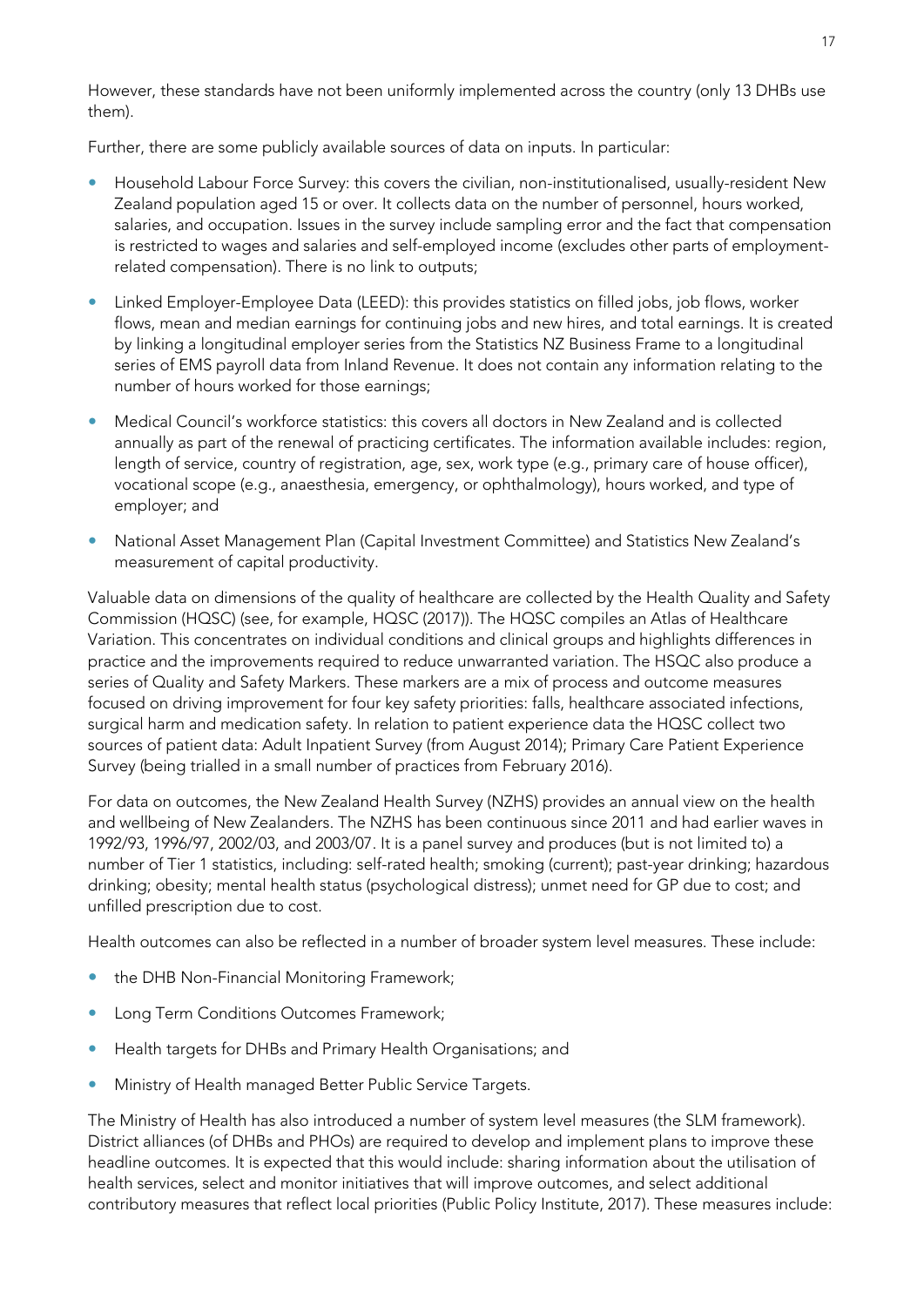- ASH rates for 0-4 year olds;
- acute hospital bed days;
- patient experience of care;
- % of 6 week old babies living in a smoke free household; and
- amenable mortality rates.

### <span id="page-21-0"></span>**3.3 Improving the collection and management of data**

The Australian Productivity Commission's recent review (discussed in Section [3.1\)](#page-16-1) also included a number of recommendations for improving information collection and management in health systems (pp. 95-98). Although there are obviously some important differences between the health systems in the two countries, many of the challenges regarding the collection and management of data appear strikingly similar. Their recommendations were:

- a coordinated approach to standardise definitions and terminology, including within primary care;
- **•** collecting and linking data at the right level of granularity;
- ensuring that in procurement decisions future operability is not blocked by contract terms or software design;
- co-design of data systems by those who work with them, including training the medical workforce and administrators and demonstration of benefits to clinicians and patients (change data into information that can change behaviour or give people control); and
- not constraining the sharing of data for analytical purposes unless there are concerns about cybersecurity and privacy.

As the Australian Productivity Commission noted, reliable health data can lead to improved health outcomes, including through assisting providers to self-evaluate their relative performance. Yet this requires ensuring "the data are of the right quality, the setting in which the data have been collected is divulged, the risks of unintended negative outcomes from misinterpretation or mismeasurement is assessed and remedied, and the measurement of performance is regularly refined" (Australian Productivity Commission, 2017, p. 97). And, they went on to write, the "difficulty of accessing information forgoes opportunities for richer analysis, including of causal analysis of the factors that affect population health, benchmarks for performance at the regional level, and a greater capacity for testing the efficacy of some health promotion initiatives" (Australian Productivity Commission, 2017, pp. 100-101).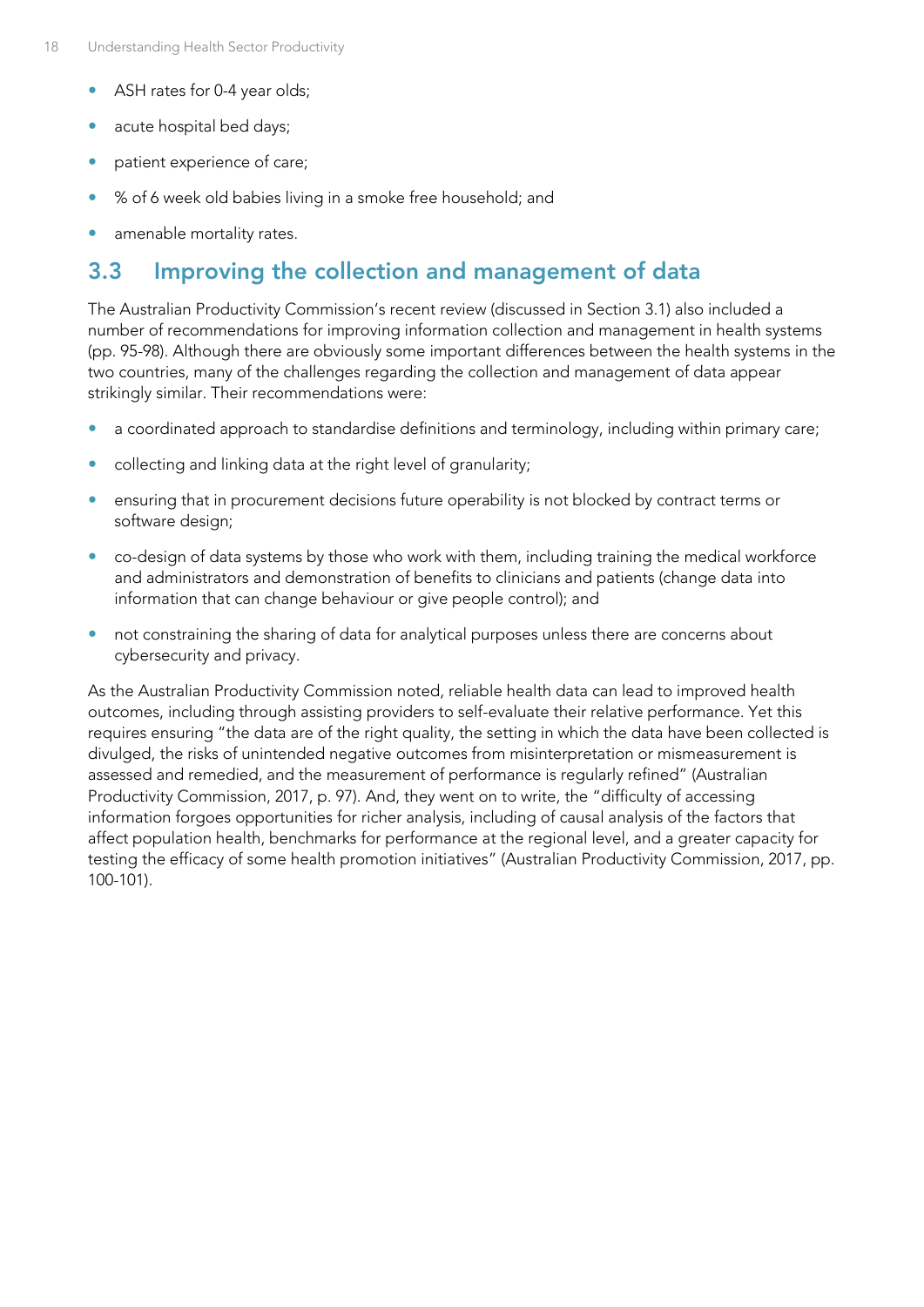# <span id="page-22-0"></span>**References**

- Atkinson, T. (2005). *Atkinson Review: Final report. Measurement of Government Output and Productivity for the National Accounts.*
- Australian Productivity Commission (2017). *Shifting the Dial: 5 Year Productivity Review*. Supporting Paper 5 – Integrated Care. Canberra: Australian Productivity Commission.
- DHB (2105a). *Hospital Quality and Productivity: Report to December 2015*. Wellington: Central Region's Technical Advisory Services Limited (TAS).
- \_\_\_\_\_ (2015b). *Understanding Inter-District Flows 2009 – 2014 for the Central Region*. Wellington: Central Region's Technical Advisory Services Limited (TAS).
- \_\_\_\_\_ (2017). *The Productivity Commission's Inquiry: Measuring and Improving State Sector Productivity*. District Health Boards' Submission. Wellington: Central Region's Technical Advisory Services Limited (TAS).
- Casemix Project Group. (2015). *The New Zealand Casemix System: An Overview*. Wellington: Ministry of Health.
- Charles, Anna. (2017). *Developing accountable care systems: Lessons from Canterbury, New Zealand*. London: The Kings Fund.
- Creedy, John & Scobie, Grant. (2015). *Debt Projections and Fiscal Sustainability with Feedback Effects*. New Zealand Treasury Working Paper 15/11. Wellington: The Treasury.
- Downs, Amy. (2017). *From Theory to Practice: The Promise of Primary Care in New Zealand*. Ian Axford Fellowship Report. Wellington: Fulbright New Zealand.
- Gemmell, Norman, Nolan, Patrick & Scobie, Grant (2017). *Public Sector Productivity: Quality Adjusting Sector-Level Data on New Zealand Schools*. Working Paper 2017-02. Wellington: New Zealand Productivity Commission.
- HQSC (2017). *A window on the quality of New Zealand's health care*. Wellington: Health Quality and Safety Commission.
- Knopf, Elizabeth (2017). *History of Efficiency Measurement by the New Zealand Health Sector Post 2000*. Wellington: New Zealand Productivity Commission.
- Koopman-Boyden, Peggy, Cameron, Michael, Davey, Judith & Richardson, Margaret (2014). *Making active ageing a reality: maximising participation and contribution by older people*. Report to the Ministry of Business, Innovation and Employment. Hamilton: National Institute of Demographic and Economic Analysis.
- Lau, E., Lonti, S. & Schiltz, R (2017). Challenges in the Measurement of Public Sector Productivity in OECD Countries. *International Productivity Monitor*, 32, 180-195.
- Maré, Dave, Le, Trinh & Fabling, Richard (2017). *Productivity and the allocation of skills*. Motu Working Paper 17-04. Wellington: Motu Economic and Public Policy Research.
- Ministry of Health. (2016a). *Annual Update of Key Results 2015/16: New Zealand Health Survey*. Wellington: Ministry of Health.
	- \_\_\_\_\_ (2016b). *New Zealand Health Strategy Future Direction*. Wellington: Ministry of Health.
- New Zealand Nurses Organisation. (2017). *Factsheet: Trendcare and CCDM*. Wellington: New Zealand Nurses Organisation.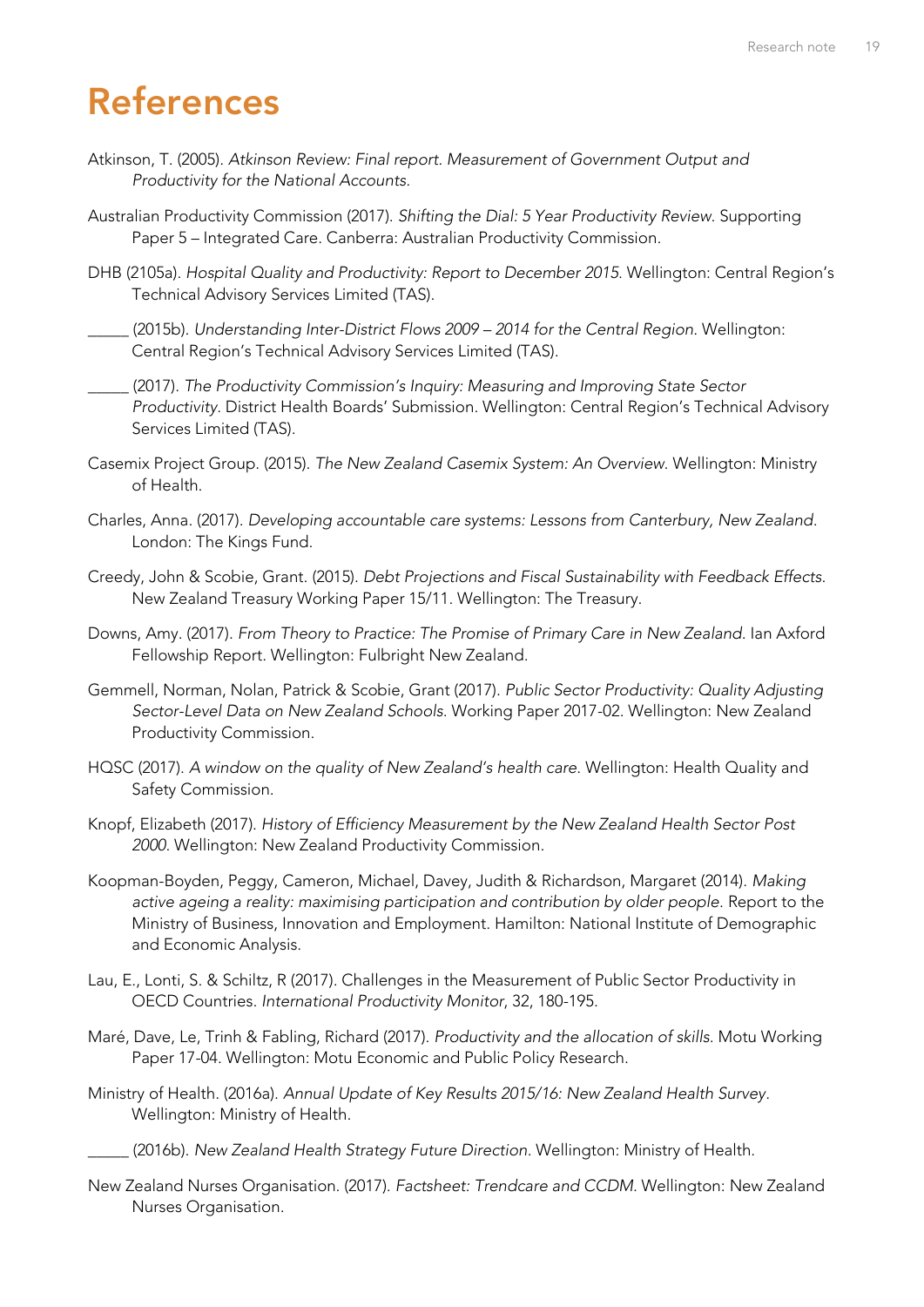- Peacock, Stuart, Chan, Chris, Mangolini, Melvino, & Johansen, Dale (2001). *Techniques for measuring*  efficiency *in health services*. Staff Working Paper, Canberra: Australian Productivity Commission.
- Penno, Erin, Audas, R, & Gauld, Robin. (2012). *The State of the Art? An Analysis of New Zealand's Population-Based Funding Formula for Health Services.* Dunedin: Centre for Health Systems, University of Otago.
- Piscetek, Melissa & Bell, Matthew. (2016). *Demographic, Economic and Fiscal Assumptions and Modelling Methods in the 2016 Long-Term Fiscal Model. Background Paper for He Tirohanga Mokopuna: 2016 Statement on the Long-Term Fiscal Position*. Wellington: The Treasury.
- Productivity Commission. (2017a). *Measuring and improving state sector productivity: Draft report.*  Wellington: New Zealand Productivity Commission.
- \_\_\_\_\_ (2017b). *Measuring and improving state sector productivity: Issues paper*. Wellington: New Zealand Productivity Commission.
- Public Policy Institute (2017). *Measuring and Managing Health System Performance in New Zealand. Policy Briefing 5/2017*. Auckland: University of Auckland.
- Richardson, Ruth (2012). Seismic shifts in politics and policy, in Seddon, Nick (ed.), *The Next 10 Years*. London: Reform.
- Statistics New Zealand. (2010). M*easuring government sector productivity in New Zealand: a feasibility study*. Wellington: Statistics New Zealand.

\_\_\_\_\_ (2017a). *Productivity Statistics: 1978–2016*. Wellington: Statistics New Zealand.

\_\_\_\_\_ (2017b), *Upcoming datasets for the IDI and LBD (15 September 2017)*. Wellington: Statistics New Zealand.

- Treasury (2017). *District Health Board Financial Performance 10 2016 and 2017 Plans*. Wellington: Treasury.
- Tipper, Adam (2013). *Output and productivity in the education and health industries*. Paper presented at the 54th Conference of the New Zealand Association of Economists, Wellington, New Zealand.
- van Kesteren, Peter. (2014). Activity-Based Costing and Inter-District Flows in the New Zealand Public Health Sector. A thesis submitted to Victoria University of Wellington in fulfilment of the requirements for the degree of Master of Commerce.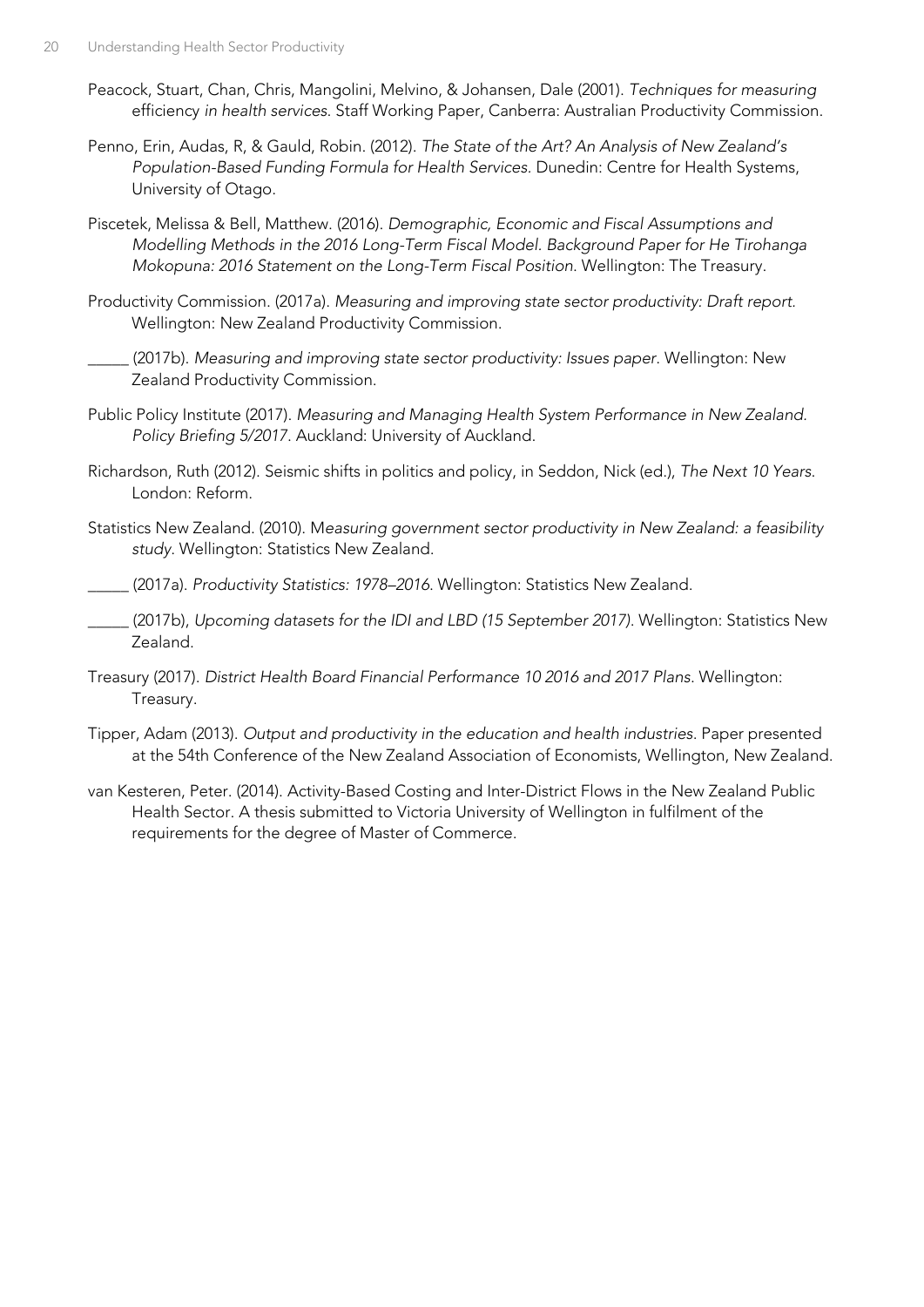# <span id="page-24-0"></span>**Appendix A State sector productivity and the Treasury's long term fiscal model**

### **Key features of the model**

The discussion below focusses on one part of the Treasury's long term fiscal model (LTFM) and draws on a comprehensive and useful discussion of the model in Piscetek and Bell (2016). As they noted the model takes a three stage approach:

- **•** Demographic projections are obtained;
- **•** Demographic projections are combined with economic assumptions to derive the economic projections; and
- **•** Demographic and economic projections and assumptions are combined with fiscal assumptions to estimate the fiscal projections. The fiscal projections are based on assumptions regarding revenue and expenditure. Expenditure is itself broken down into operating allowance controlled expenses, welfare expenditure, transport and communications expenditure, and debt financing.

In the 2016 LTFM the growth in individual expense categories (for operating allowance controlled expenses, e.g., excluding welfare, transport and communications, and debt financing) is estimated in one of two ways:

- Long-run stable percentages of GDP. Different expense categories are assumed to achieve their stable percentage of GDP at different rates and to then reach long-run stable ratios. These then grow in line with non-demographic growth in nominal GDP, which has both a non-demographic component (nominal wage growth) and a demographic component (labour force growth).
- Bottom-up driven expenditure (health and education).

The approach to bottom-up driven expenditure requires explanation, particularly as the approach to modelling this changed between 2013 and 2016.

#### **Bottom-up driven expenditure**

The 2013 LTFM estimated the growth of bottom-up driven expenditure using the following approach:

$$
g_t = \frac{(1+d_t)(1+n_t)(1+\pi_t)(1+l_t)}{(1+p_t)} - 1
$$

Where *g* was the annual growth in expense type (in nominal dollars), *t* denoted the year that growth *g*  occured, *d* was the recipient group, *n* was non-demographic volume growth, *π* was inflation, *l* was economy-wide productivity growth, and *p* was public sector productivity growth.

*π*, *l*, and *p* were assumed to be 2.0%, 1.5%, and 0.3% respectively. This was the same for all expense types.

*d* and *n* varied among expense categories. In relation to *n*, in health this (non-demographic growth) was set at 1.5% and in education this was set at 1.0%. All other expenses (e.g., law and order) covered by this approach were aggregated to lead to an estimate of 0.8%.

In relation to *d*, weighted demographic growth in health and education subgroups were calculated as:

Health spending was based on Ministry of Health data (cost weights) on health spending distributions by 5-year age group and gender. These cost weights were adjusted for "healthy ageing" (e.g., some account was made for the impact of growing longevity on the timing of health costs).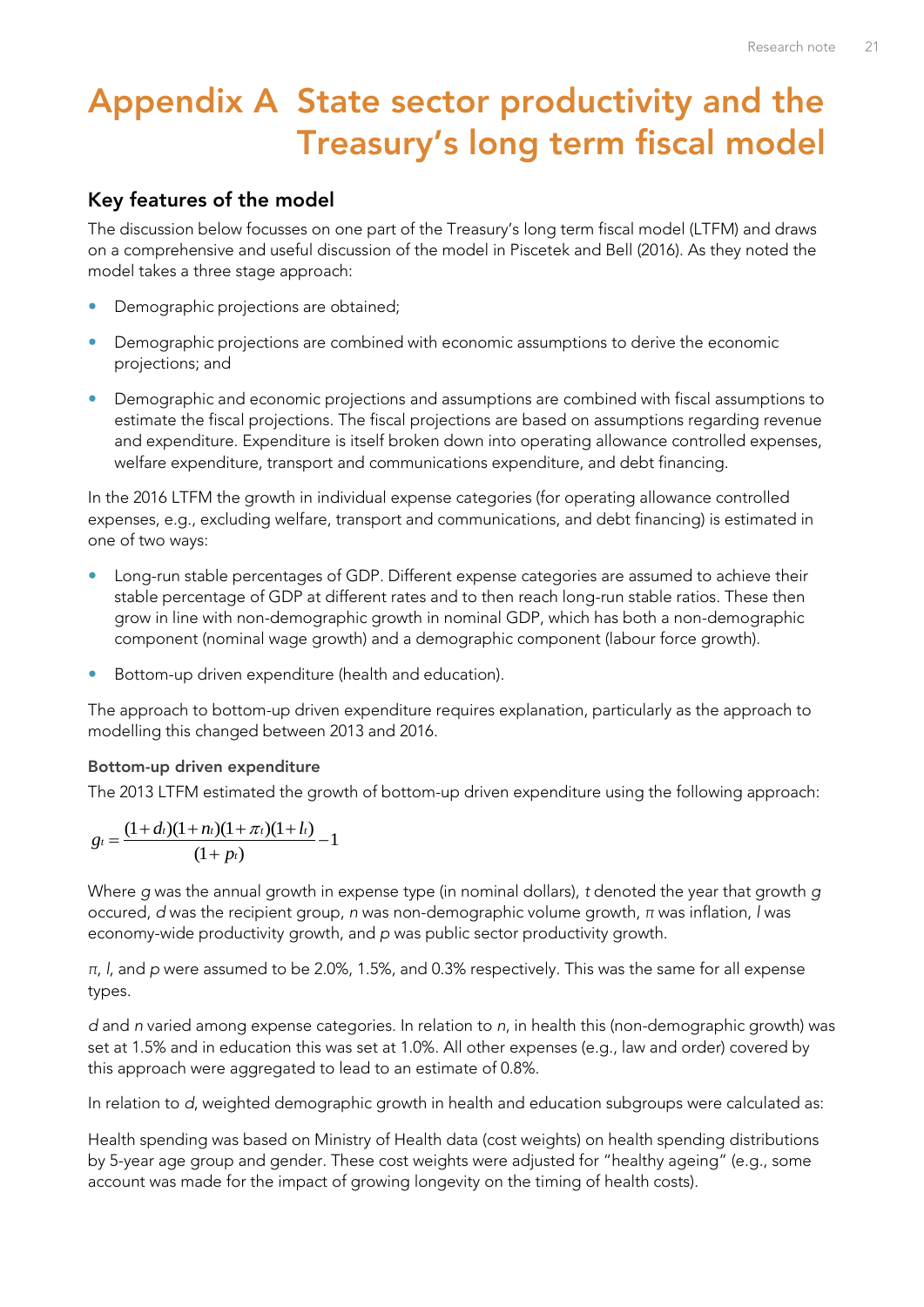Education spending was based on summaries of data on ages and gender groups for students of all education areas, which guided the demographic growth components of various education expense classes.

For other expense types the growth in the working aged population (15 years and above) was applied to estimate *d*. In the 2013 model law and order was modelled on a weighted recipient base, but this growth driver was not applied to this expenditure category in the 2016 model.

In the 2016 model, bottom-up growth in health and education was estimated using the following approach:

$$
g_t = (1 + d_t)(1 + \gamma \pi_t)(1 + \delta l_t) - 1
$$

This equation aimed to capture three components of expenditure growth: demographic growth, price, and residual. The main changes from 2013 were that non-demographic volume growth and public sector productivity were replaced with elasticities on π and *l*. *γ* was an elasticity calculated from historical annual data and was the growth of the health or education subgroups of the CPI relative to the overall CPI (elasticity CPI to subgroup CPI). *δ* was an elasticity designed to capture the residual growth component (elasticity residual growth to labour productivity growth).

### **Possible productivity-related questions**

In the bottom-up growth approach, as *δ* is fixed over time then an increase in *l* would lead to a higher growth rate for spending. And if we hold measured sector productivity as fixed then an increase in state sector productivity would lead to higher total economy labour productivity. This would appear to lead to higher expenditure growth (given values of *δ* of 1.35 for health and 0.90 in education). Note that as a share of GDP the result may not be as clear, as real GDP equals the real GDP in the previous year multiplied by growth in total hours of work and labour productivity growth (so the denominator will increase too).

This can be shown by changing the assumed long-run labour productivity growth from 1.5% to 1.85%. This leads to debt as a percentage of GDP in the terminal year (2059/60) falling from 205.8% to 200.4%, but with health spending growing from \$137.205 billion to \$162.752 billion and education spending growing from \$85.803 billion to \$96.363 billion.

Yet work by John Creedy and Grant Scobie (2015) shows that a debt target of 20% of GDP by 2054 could be achieved without any real per capita reduction in spending by lifting the base level of total economy productivity growth from 1.5% to somewhere between 1.85% and 2.65% (depending on the timing of the productivity increase). Achieving this increase in productivity would need gains in the productivity of both public and private services. The Creedy and Scobie work also shows a future political economy problem, with the higher immediate productivity scenario leading to a higher rate of debt reduction until the 2030s and with debt then increasing later in the period.

In the 2016 LTFM it is also possible to introduce assumptions for productivity growth reducing health and education expenditure. So, for example, if health productivity was assumed to increase by 0.5% then projected expenditure would fall from \$137.205 billion in the terminal year to \$114.650 billion. This could be read as providing the same level of services at a 16.4% lower cost. Likewise, making the same assumption for education means that spending in 2059/60 is \$74.650 billion not \$85.803 billion, which is equivalent to a 13.1% reduction in cost. With both of these assumptions then debt as a share of GDP will be 158.0% of GDP rather than \$205.8%.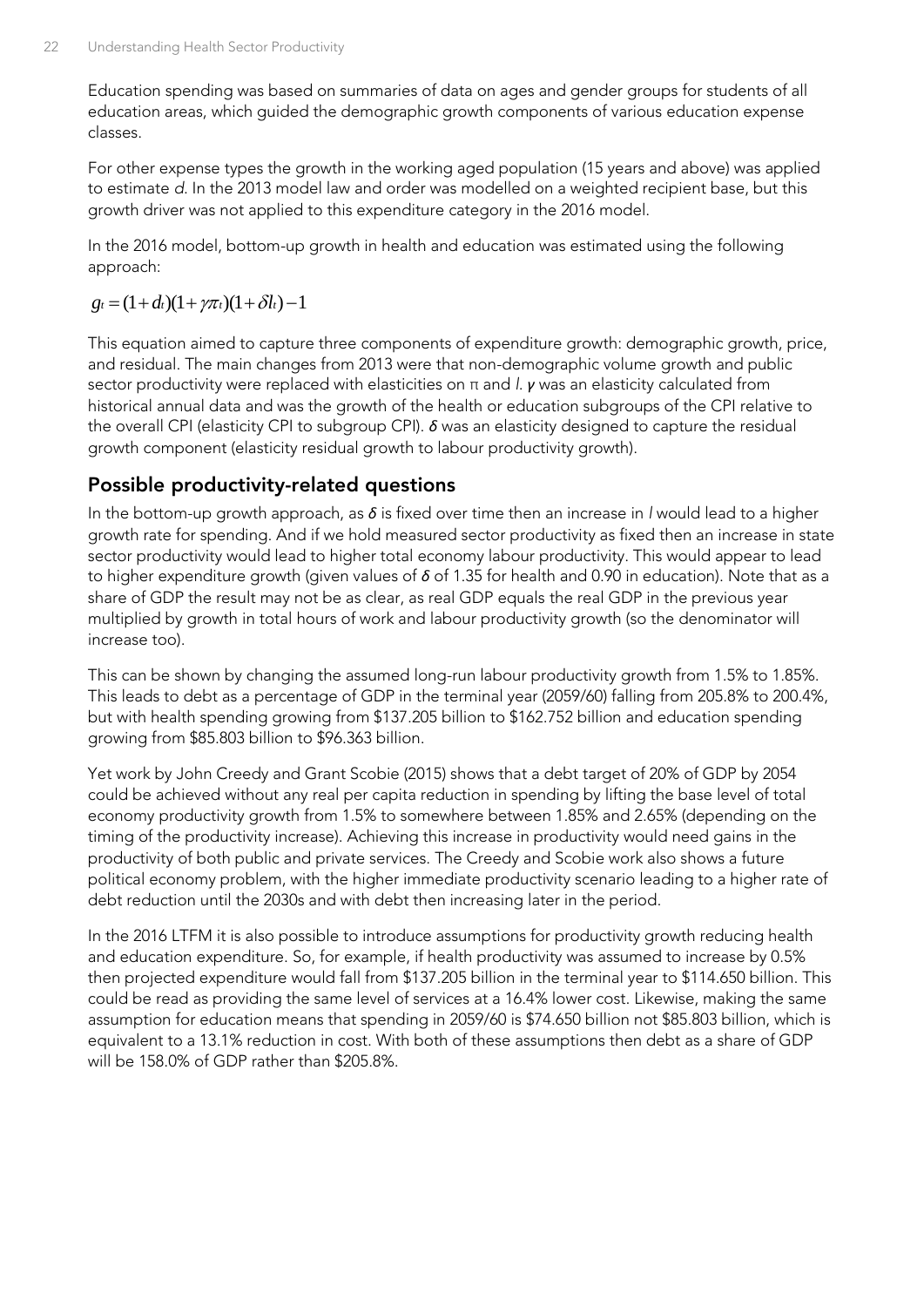# <span id="page-26-0"></span>**Appendix B Health system performance framework**

DHBs have identified that the wealth of data that they can collectively bring together can support cross-sector approaches and ensure health intelligence is a part of government policy development (DHB, 2017). With this in mind, the 20 DHBs are leading a joint Health System Performance Insights programme. This has included developing a framework to enable a balanced view of performance covering all aspects of DHBs production models. The framework, which has been adopted and amended from the Australian Institute of Health and Welfare, is shown below.

| <b>Determinants of Health</b>                                            |                           |                                             |                            |  |  |
|--------------------------------------------------------------------------|---------------------------|---------------------------------------------|----------------------------|--|--|
| Effects of a New Zealander's environment on their health                 |                           |                                             |                            |  |  |
| <b>Environmental factors</b>                                             | <b>Community and</b>      | <b>Health behaviours</b>                    | <b>Biomedical factors</b>  |  |  |
| Physical, chemical and                                                   | socioeconomic             | Attitudes, beliefs,                         | <b>Genetic-related</b>     |  |  |
| biological factors such                                                  | Community factors such    | knowledge, and                              | susceptibility to disease, |  |  |
| as air, water and soil                                                   | as social capital,        | behaviours such as                          | and other factors such     |  |  |
| quality.                                                                 | support services, and     | patterns of eating,                         | as blood pressure,         |  |  |
|                                                                          | socioeconomic factors     | physical activity,                          | cholesterol levels, and    |  |  |
|                                                                          | such as housing,          | smoking, and alcohol                        | body weight.               |  |  |
|                                                                          | education, employment,    | consumption.                                |                            |  |  |
|                                                                          | and income.               |                                             |                            |  |  |
|                                                                          |                           | <b>Health Status</b>                        |                            |  |  |
|                                                                          |                           | An overview of the health of New Zealanders |                            |  |  |
| <b>Health conditions</b>                                                 | Disability/Human          | Wellbeing                                   | <b>Population</b>          |  |  |
| Prevalence of disease,                                                   | function                  | <b>Measures of physical,</b>                | A measure of birth, life   |  |  |
| disorder, injury or                                                      | Alterations to body       | mental, social and                          | and mortality rates of     |  |  |
| trauma, or other health-                                                 | structure or function     | spiritual wellbeing of                      | the New Zealand            |  |  |
| related states.                                                          | (impairment), activity    | individuals                                 | population.                |  |  |
|                                                                          | limitations and           |                                             |                            |  |  |
|                                                                          | restrictions in           |                                             |                            |  |  |
| participation.                                                           |                           |                                             |                            |  |  |
| <b>DHB Health Sector Performance</b>                                     |                           |                                             |                            |  |  |
| How efficiently does the DHB health sector perform?                      |                           |                                             |                            |  |  |
| (Primary, Community, Secondary, Tertiary)                                |                           |                                             |                            |  |  |
| <b>Effectiveness</b>                                                     | Safety                    | <b>Accessibility</b>                        | <b>Responsiveness</b>      |  |  |
| Care, intervention, or                                                   | The avoidance-or          | People can obtain                           | Service is client          |  |  |
| action provided is                                                       | reduction to acceptable   | healthcare at the right                     | oriented, Clients are      |  |  |
| relevant to the client's                                                 | limits-of actual or       | place and right time                        | treated with dignity and   |  |  |
| needs and based on                                                       | potential harm from       | irrespective of income,                     | confidentiality and        |  |  |
| established standards.                                                   | healthcare                | physical location and                       | encouraged to              |  |  |
| Care, intervention or                                                    | management or the         | cultural background.                        | participate in choices     |  |  |
| action achieves desired                                                  | environment in which      |                                             | related to their care.     |  |  |
| outcome.                                                                 | healthcare is delivered.  |                                             |                            |  |  |
| <b>Resources</b>                                                         |                           |                                             |                            |  |  |
| Achieving desired results with the most cost-effective use of resources. |                           |                                             |                            |  |  |
| <b>Sustainability</b>                                                    | Infrastructure            | Workforce                                   | <b>Innovation</b>          |  |  |
| Resourcing and                                                           | Capacity of the           | To optimise a workforce                     | Innovate and respond to    |  |  |
| productivity to maintain                                                 | infrastructure to sustain | that can sustain and                        | new ways of dealing        |  |  |
| the core system, new                                                     | the system.               | enhance the system.                         | with needs that will aid   |  |  |
|                                                                          |                           |                                             |                            |  |  |
| activities, and future                                                   |                           |                                             | the health system in the   |  |  |